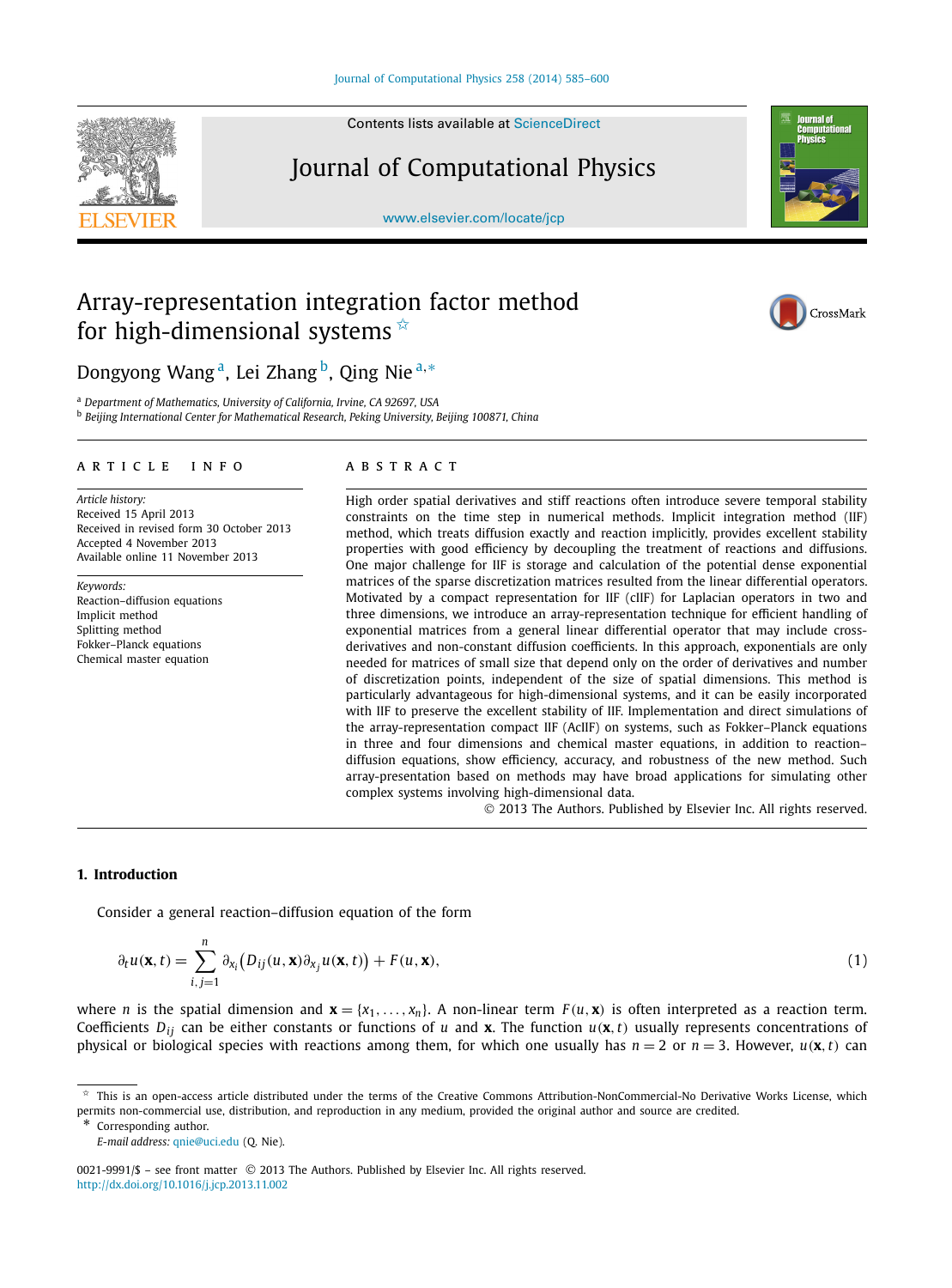<span id="page-1-0"></span>also be considered as a probability density functions for stochastic dynamics described by Fokker–Planck equations [\[1\],](#page-14-0) for which the dimension *n* represents the number of biochemical species.

Spatial discretization for differential equations of higher spatial dimensions (even for  $n = 3$ ) often requires large, sometimes prohibitive, data storage and management as well as expensive CPU time at a fixed time point. In addition, temporal discretization, which strongly depends on the stiffness of reactions and treatment of the high order derivatives (e.g. the diffusion term), may lead to severe stability conditions that require very small time steps, resulting in excessive computational cost.

Integration factor (IF) or exponential time differencing (ETD) methods are effective approaches to deal with temporal stability constraints associated with high order derivatives  $[2-4]$ . By treating linear operators of the highest order derivative exactly, IF or ETD methods are able to achieve excellent temporal stability [\[2,5,6\].](#page-15-0) To deal with additional stability constraints from stiff reactions, a class of semi-implicit integration factor (IIF) methods [\[7\]](#page-15-0) were developed for implicit treatment of the stiff reactions. In the IIF approach, the diffusion term is solved exactly like the IF method while the nonlinear equations resulted from the implicit treatment of reactions is decoupled from the diffusion term to avoid solving large nonlinear systems involving both diffusions and reactions, such as in a standard implicit method for reaction–diffusion equations. IIF methods have a great stability property with its second order scheme being linearly unconditionally stable.

In IF or ETD type of methods, the dominant computational cost arises from the storage and calculation of exponentials of matrices resulting from discretization of the linear differential operators in the PDEs. To deal with this difficulty, compact representation of the discretization matrices was introduced in the context of IIF method [\[8\].](#page-15-0) In compact implicit integration factor method (cIIF), the discretized solutions are represented in a matrix form rather than a vector while the discretized diffusion operator are represented in matrices of much smaller size than the standard matrices for IIF while preserving the stability property of the IIF. For two or three dimensions, cIIF is significantly more efficient in both storage and CPU cost. In addition, cIIF method is robust in its implementation and integration with other spatial and temporal algorithms. It can handle general curvilinear coordinates as well as combine with adaptive mesh refinements in a straightforward fashion [\[9\].](#page-15-0) One can also apply cIIF to stiff reactions and diffusions while using other specialized hyperbolic solvers (e.g. WENO methods [\[10,11\]\)](#page-15-0) for convection terms to solve reaction–diffusion–convection equations efficiently [\[12\]\)](#page-15-0).

One alternative approach for IF (or ETD) methods to avoid storage of the exponentials of large matrices is to use Krylov subspace method to compute the multiplication between the vector and the exponentials of matrices without explicitly forming the matrices [\[13,14\].](#page-15-0) The advantage of applying Krylov subspace method is that it can handle complicated diffusion operators, e.g. diffusion coefficients are spatial functions or elliptic operators contains cross-derivatives, while cIIF in previous studies [\[8\]](#page-15-0) can only handle systems of constant diffusion coefficients and Laplacian operators restricted to two and three dimensions. In contrast to cIIF, in which exponentials of matrices are pre-calculated only once and stored for repeated usages at each time step of the temporal updating, the Krylov subspace method needs to be carried out at each time step, leading to a significant increase in CPU time.

In this paper, we introduce an array representation for the linear differential operators that may contain non-constant diffusion coefficients as well as cross-derivatives in two, three or higher dimensions. This array-representation approach is based on the idea of compact Implicit Integration Factor (cIIF), that is, when discretizing the terms with partial derivatives, regard the unknown solution as a vector with index connected to corresponding variables, while keeping other indexes fixed with unrelated variables. This new approach yields several discretization matrices of a small size that depend only on the number of derivatives in the continuous operators and the number of spatial discretization points in the direction of each derivative, in contrast to IF (or ETD) that requires exponentials of matrices whose size depend on the number of dimensions. In particular, the array representation can be incorporated into IIF to maintain the nice stability property of IIF as well as the implicit local treatment of the reactions decoupled from the diffusions. Like IIF, the second order array-representation (compact) implicit integration method (AcIIF) is *A*-stable. An operator splitting technique is incorporated into AcIIF for certain differential operators, resulting in non-commutable operations between discretization matrices. The AcIIF method is an extension of cIIF method that is able to deal with cross-derivatives and non-constant diffusion coefficients in addition to other applications.

To study the accuracy and efficiency of AcIIF, we implement AcIIF methods and compare it with several other existing methods for both two and three-dimensional reaction–diffusion equations. In addition, we apply AcIIF to solve Fokker– Planck equations in three and four dimensions. To demonstrate other applications of the array representation, we also use this approach to directly solve chemical master equations. In CMEs, the structure of the rate matrix for a reaction containing *k* species of molecules is very similar to the discretization matrix for a *k*-th order partial differential equation with crossderivatives. The overall direct simulations show the excellent properties of AcIIF and its distinct advantage in high spatial dimensions.

# **2. Array-representation (compact) Implicit Integration Factor Method (AcIIF)**

# *2.1. Array representation for reaction–diffusion systems in three dimensions without cross-derivatives*

To illustrate the array-representation approach, we first consider three-dimensional reaction–diffusion equations without cross-derivatives and with constant diffusion coefficients and periodic boundary conditions:

$$
u_t(x, y, z, t) = D\Delta u(x, y, z, t) + f(u(x, y, z, t)),
$$
\n(2)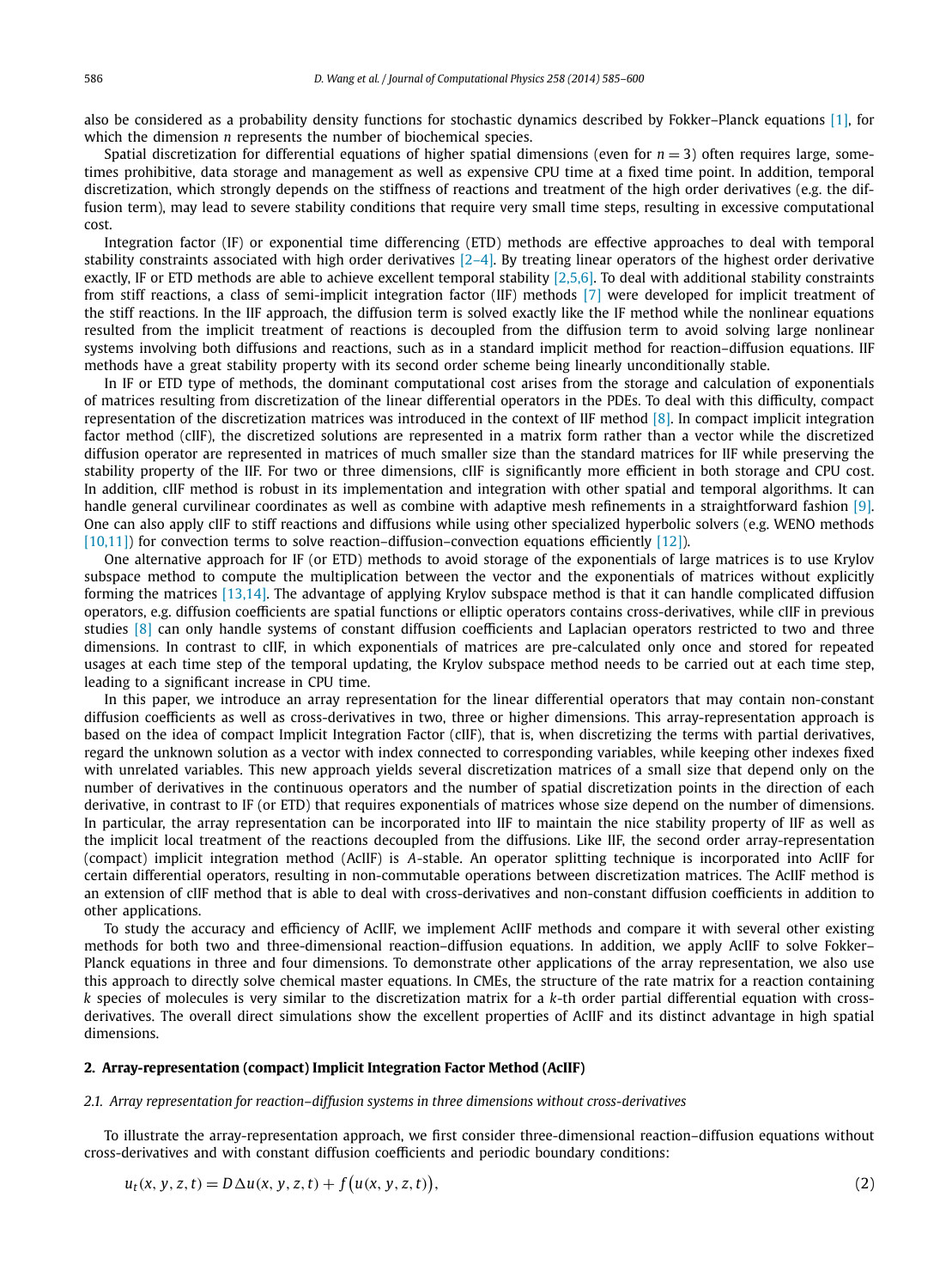<span id="page-2-0"></span>where  $(x, y, z) \in \Omega = \{0 \lt x, y, z \lt l\}$ . Let  $N_x, N_y, N_z$  be the number of spatial grid points in each spatial direction and  $h_x, h_y, h_z$  be the grid size, respectively. Denote  $U_{k_1, k_2, k_3}$  as the approximated solution of u at the grid point  $(k_1h_x, k_2h_y, k_3h_z)$ . The approximation of *D∂<sup>2</sup>/∂x*<sup>2</sup> using the second order central difference discretization can be written in terms of multidimensional arrays,  $U = (U_{k_1,k_2,k_3})$ , through a linear mapping  $\mathcal{L}_x$ ,

$$
(\mathcal{L}_x U)_{k_1, k_2, k_3} := \frac{D}{h_x^2} (U_{k_1 + 1, k_2, k_3} - 2U_{k_1, k_2, k_3} + U_{k_1 - 1, k_2, k_3})
$$
\n<sup>(3)</sup>

where  $1 \leq k_1 \leq N_x$ ,  $1 \leq k_2 \leq N_y$ , and  $1 \leq k_3 \leq N_z$ . Similarly, using  $\mathcal{L}_y$  and  $\mathcal{L}_z$  to represent the approximations  $D\partial^2/\partial y^2$  and *D∂*<sup>2</sup>*/∂z*2, respectively, Eq. [\(2\)](#page-1-0) is approximated by

$$
\frac{dU}{dt} = \mathcal{L}_x U + \mathcal{L}_y U + \mathcal{L}_z U + f(U). \tag{4}
$$

Multiplying the integration factor,  $e^{(\mathcal{L}_x+\mathcal{L}_y+\mathcal{L}_z)t}$ , to both sides and integrating from  $t_n$  to  $t_{n+1}$ , two adjacent discretized temporal points, we derive a class of semi-implicit integration factor methods (IIF) after approximating the integral [\[7\].](#page-15-0) For example, the second order IIF takes the form

$$
U^{n+1} - \frac{\Delta t}{2} f(U^{n+1}) = e^{(\mathcal{L}_x + \mathcal{L}_y + \mathcal{L}_z)\Delta t} \left(U^n + \frac{\Delta t}{2} f(U^n)\right)
$$
\n<sup>(5)</sup>

where  $U^n \approx U$  at time point  $t_n$ .

In a typical representation of the linear differential operator, the matrix  $(\mathcal{L}_x + \mathcal{L}_y + \mathcal{L}_z)\Delta t$  has a size of  $N_xN_yN_z \times$ *N<sub>X</sub>Ny<sub>Nz</sub>*. Although the matrix itself is sparse, its exponential is usually not, leading to prohibitive storage and computing cost for any fine spatial meshes. Next, we decompose this matrix into small matrices based on an array representation.

If one defines a vector by fixing the last two indices,  $k_2, k_3$ , of the three-dimensional array  $U$ ,

$$
U(:, k_2, k_3) = (U_{1,k_2,k_3}, U_{2,k_2,k_3}, \dots, U_{N_x,k_2,k_3})^T.
$$
\n
$$
(6)
$$

Then the three-dimensional array *U*, can be treated as the collection of all such one-dimensional vector on a twodimensional array, with all  $k_2$ ,  $k_3$  going through from 1 to  $N_y$  and from 1 to  $N_z$ , respectively. We present this collection using symbol  $\otimes$ , with the super index indicates that this collection is along  $x_i$  axis, then we have:

$$
U = \bigotimes_{\substack{1 \le k_2 \le N_y \\ 1 \le k_3 \le N_z}} U(:,k_2, k_3). \tag{7}
$$

Next, we define a  $N_x \times N_x$  matrix  $M_x = D/h_x^2 W_{N_x \times N_x}$ , where

$$
W_{N\times N} = \begin{pmatrix} -2 & 1 & 0 & \cdots & 1 \\ 1 & -2 & 1 & \cdots & 0 \\ 0 & 1 & -2 & 1 & \cdots \\ \cdots & \cdots & \cdots & \cdots & \cdots \\ 1 & 0 & \cdots & 1 & -2 \end{pmatrix}_{N\times N}.
$$
 (8)

Then,  $M_xU(:,k_2,k_3)$  represents the vector and matrix multiplication for any fixed pair of  $k_2, k_3$ . Using this approach, the linear mapping  $\mathcal{L}_x$  in the array representation becomes,

$$
\mathcal{L}_x U = \bigotimes_{\substack{1 \le k_2 \le N_y \\ 1 \le k_3 \le N_z}} M_x U(:,k_2, k_3). \tag{9}
$$

Consequently, the exponential of  $\mathcal{L}_x$  in the array representation takes the following form:

$$
e^{\mathcal{L}_x}U = \bigotimes_{\substack{1 \leq k_2 \leq N_y \\ 1 \leq k_3 \leq N_z}} e^{M_x}U(:,k_2,k_3),\tag{10}
$$

as induced from the relation,

$$
(\mathcal{L}_x)^m U = \bigotimes_{\substack{1 \le k_2 \le N_y \\ 1 \le k_3 \le N_z}} (M_x)^m U(:,k_2, k_3), \quad \forall m \in \mathbb{N}^+.
$$
\n
$$
(11)
$$

Applying the definition of linear mapping exponential yields Eq. (10). Clearly,  $\mathcal{L}_y$  and  $\mathcal{L}_z$  have similar array representations,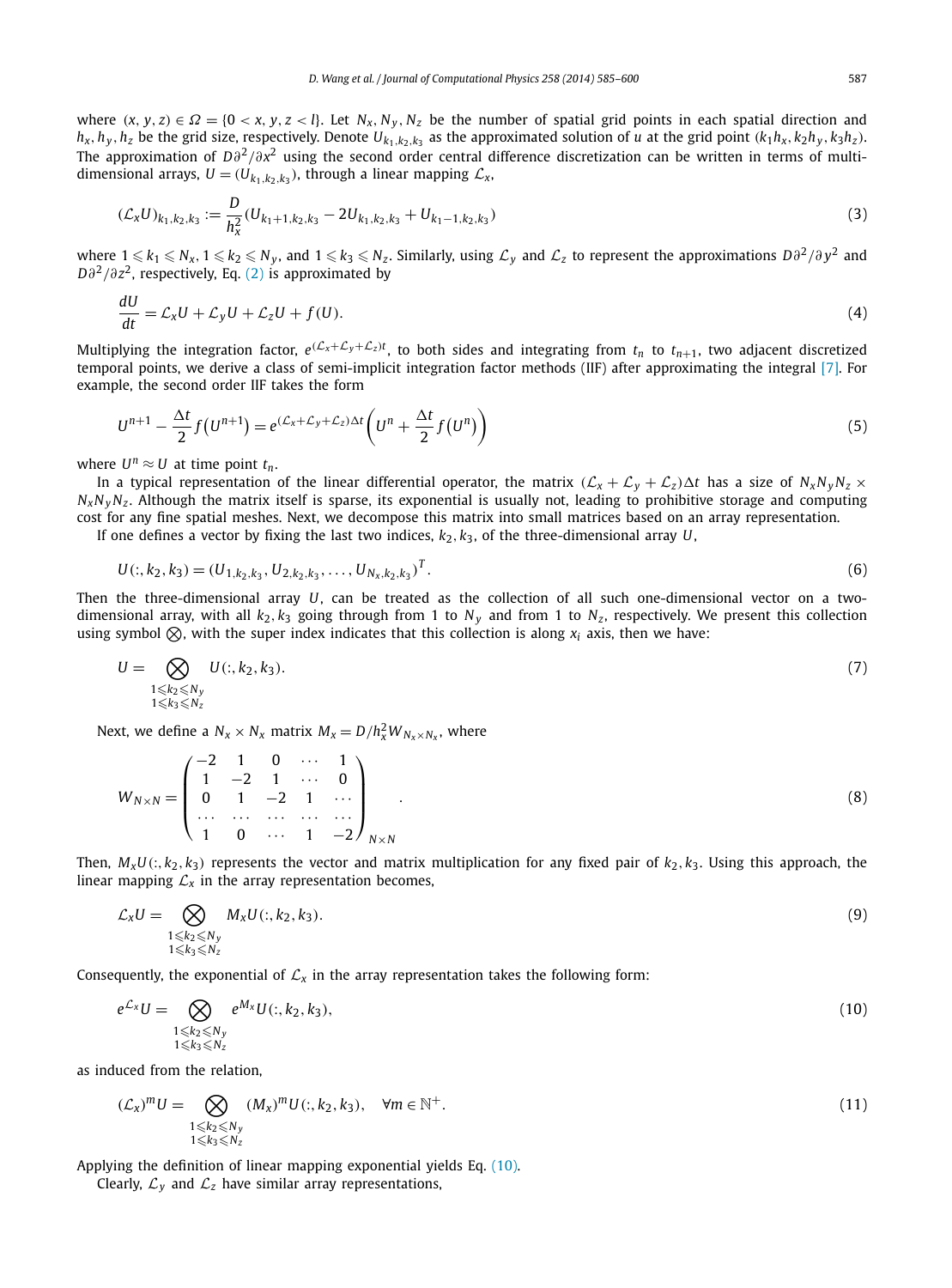$$
\mathcal{L}_y U = \bigotimes_{\substack{1 \le k_1 \le N_x \\ 1 \le k_3 \le N_z}} M_y U(k_1, :, k_3), \qquad \mathcal{L}_z U = \bigotimes_{\substack{1 \le k_1 \le N_x \\ 1 \le k_2 \le N_y}} M_z U(k_1, k_2, :), \tag{12}
$$

where  $M_y = D/h_y^2 W_{N_y \times N_y}$  and  $M_z = D/h_z^2 W_{N_z \times N_z}$ .

Using the array representations, one can easily show that the three linear mappings  $\mathcal{L}_x$ ,  $\mathcal{L}_y$  and  $\mathcal{L}_z$  commute with each other, i.e.,

$$
\mathcal{L}_a \mathcal{L}_b U = \mathcal{L}_b \mathcal{L}_a U, \quad \text{for } a, b \in \{x, y, z\}. \tag{13}
$$

This commuting property results in

$$
e^{\mathcal{L}_x+\mathcal{L}_y+\mathcal{L}_z}U=e^{\mathcal{L}_x}e^{\mathcal{L}_y}e^{\mathcal{L}_z}U.
$$
\n(14)

Direct application of Eq. (14) to Eq. [\(5\)](#page-2-0) results in the following second order array-representation Implicit Integration Factor (AcIIF) method:

# **Algorithm 1** *(Second order AcIIF (AcIIF2)).*

$$
U^{n+1} - \frac{\Delta t}{2} f(U^{n+1}) = \bigotimes_{\substack{1 \leq k_2 \leq N_y \\ 1 \leq k_3 \leq N_z}} e^{M_x \Delta t} \bigg( \bigotimes_{\substack{1 \leq k_1 \leq N_x \\ 1 \leq k_3 \leq N_z}} e^{M_y \Delta t} \bigg( \bigotimes_{\substack{1 \leq k_1 \leq N_x \\ 1 \leq k_2 \leq N_y}} e^{M_z \Delta t} V(k_1, k_2, :) \bigg) (k_1, :, k_3) \bigg)(:, k_2, k_3), \qquad (15)
$$

where  $V = U^n + \Delta t / 2 f(U^n)$ .

Previously, a compact IIF (cIIF) was derived in a different fashion in two spatial dimensional systems by treating unknowns as a matrix, then the action of  $\mathcal{L}_x$  is like a left product to the matrix and  $\mathcal{L}_y$  is as its right product. And in three spatial dimensional cases, in addition to the left and right multiplications, a middle multiplication represents  $\mathcal{L}_z$  [\[8\].](#page-15-0) One major advantage of both cIIF and AcIIF methods that one only needs to compute the exponentials of  $M_x$ ,  $M_y$  and  $M_z$ , which are much smaller matrices (only about  $N \times N$ ), in comparison to standard IF or ETD methods [\[15,16\],](#page-15-0) for which the exponential  $e^{(\mathcal{L}_x+\mathcal{L}_y+\mathcal{L}_z)\Delta t}$  of dimension of  $N_xN_vN_z \times N_xN_vN_z$  are needed. Clearly, cIIF and AcIIF have significant savings in both CPU cost and storage, in particular, for equations in three or higher dimensions.

For the systems without cross-derivatives (e.g. Eq. (15)), the second order AcIIF [\(2\)](#page-1-0) is equivalent to the second order cIIF method  $[8]$ . As it will be shown next, the advantage of AcIIF lies in its potential applications to reaction–diffusion systems with cross-derivatives and non-constant diffusion coefficients for which cIIF is unable to achieve.

# *2.2. AcIIF method for three-dimensional reaction–diffusion systems with cross-derivatives*

Consider the reaction–diffusion equations with second order cross-derivatives:

$$
u_{t} = \left(a_{1} \frac{\partial^{2}}{\partial x^{2}} + 2b_{1} \frac{\partial^{2}}{\partial x \partial y} + c_{1} \frac{\partial^{2}}{\partial y^{2}}\right)u + \left(a_{2} \frac{\partial^{2}}{\partial x^{2}} + 2b_{2} \frac{\partial^{2}}{\partial x \partial z} + c_{2} \frac{\partial^{2}}{\partial z^{2}}\right)u + \left(a_{3} \frac{\partial^{2}}{\partial y^{2}} + 2b_{3} \frac{\partial^{2}}{\partial y \partial z} + c_{3} \frac{\partial^{2}}{\partial z^{2}}\right)u + f(u),
$$
\n(16)

in a cube,  $\{(x, y, z): 0 < x, y, z < l\}$ , with periodic boundary conditions, satisfying the conditions  $a_i c_i > b_i^2$ , for  $i = 1, 2, 3$ . Applying a standard second order central difference approximation to  $a_1\frac{\partial^2}{\partial x^2}+2b_1\frac{\partial^2}{\partial x\partial y}+c_1\frac{\partial^2}{\partial y^2}$ , one obtains its approximation, denoted by  $\mathcal{L}_{xy}$ , as the following

$$
(\mathcal{L}_{xy}U)_{k_1,k_2,k_3} = \frac{a_1}{h_x^2} (U_{k_1+1,k_2,k_3} - 2U_{k_1,k_2,k_3} + U_{k_1-1,k_2,k_3})
$$
  

$$
\times \frac{2b_1}{4h_xh_y} (U_{k_1+1,k_2+1,k_3} + U_{k_1-1,k_2-1,k_3} - U_{k_1+1,k_2-1,k_3} - U_{k_1-1,k_2+1,k_3})
$$
  

$$
+ \frac{c_1}{h_y^2} (U_{k_1,k_2+1,k_3} - 2U_{k_1,k_2,k_3} + U_{k_1,k_2-1,k_3}).
$$
 (17)

Using similar definitions for  $\mathcal{L}_{yz}$  and  $\mathcal{L}_{xz}$ , the spatial approximation of Eq. (16) becomes

$$
\frac{dU}{dt} = (\mathcal{L}_{xz} + \mathcal{L}_{xy} + \mathcal{L}_{yz})U + f(U). \tag{18}
$$

To derive the array representation of the operator  $\mathcal{L}_{xy}$ , we first fix  $k_3$  in  $U(:, :, k_3)$  that represents a  $N_xN_y \times N_xN_y$  matrix. Collect all these two-dimensional matrices along a vector leads to:

<span id="page-3-0"></span>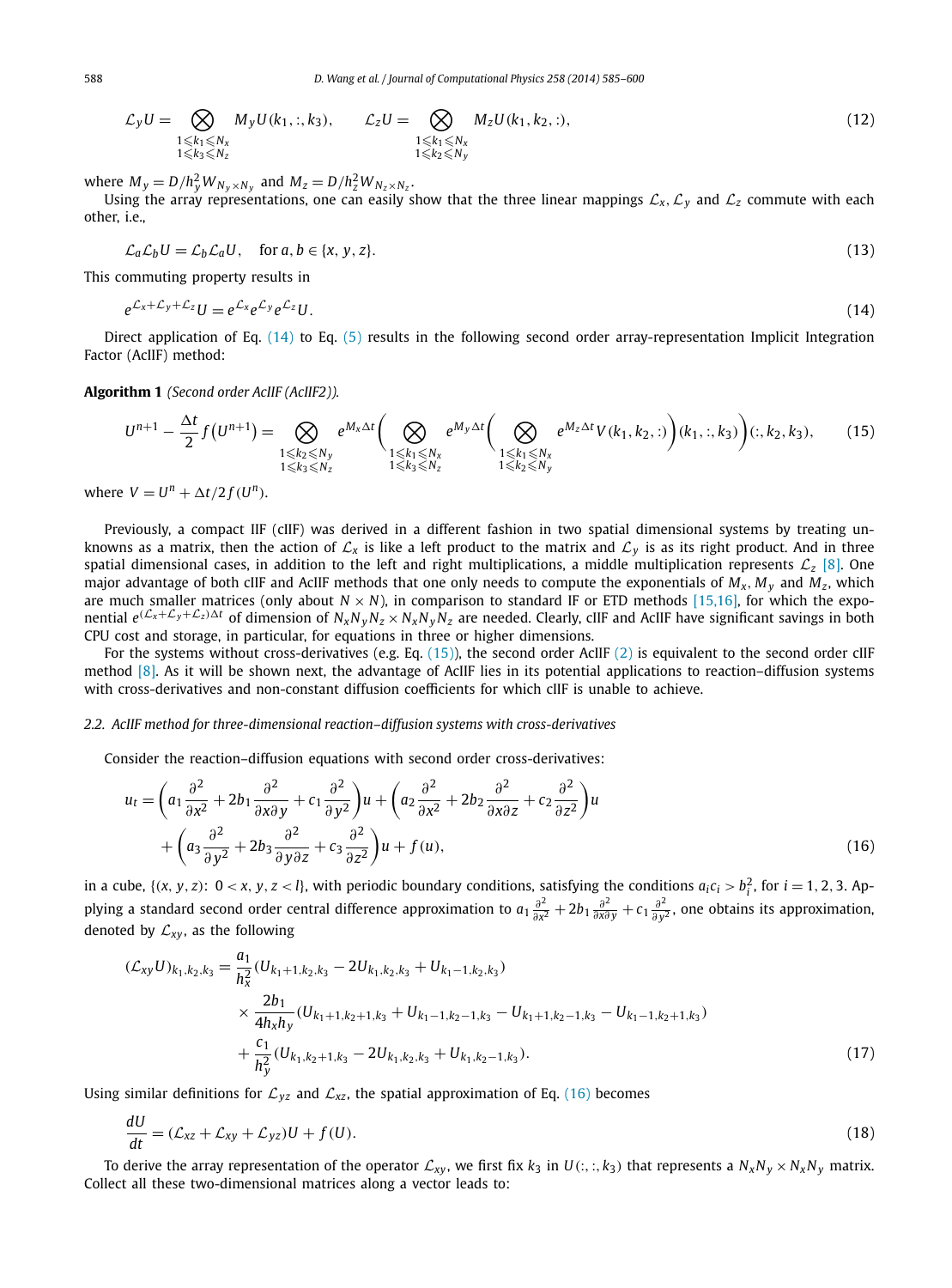<span id="page-4-0"></span>
$$
U = \bigotimes_{1 \le k_3 \le N_Z} U(:, :, k_3). \tag{19}
$$

Define a linear mapping,  $A_{XY}$ , from a matrix space consisting of all  $N_X \times N_Y$  matrices to itself as follows:

$$
(\mathcal{A}_{xy}M)_{i,j} = \frac{2b_1}{4h_xh_y}(M_{i+1,j+1} + M_{i-1,j-1} - M_{i-1,j+1} - M_{i+1,j-1}) + \frac{a_1}{h_x^2}(M_{i+1,j} - 2M_{i,j} + M_{i-1,j}) + \frac{c_1}{h_y^2}(M_{i,j+1} - 2M_{i,j} + M_{i,j-1}).
$$
\n(20)

Then, the array representation of  $\mathcal{L}_{xy}$ , in terms of  $\mathcal{A}_{xy}$ , and its exponential become

$$
\mathcal{L}_{xy}U = \bigotimes_{1 \leq k_3 \leq N_z} \mathcal{A}_{xy}U(:, :, k_3), \qquad e^{\mathcal{L}_{xy}}U = \bigotimes_{1 \leq k_3 \leq N_z} e^{\mathcal{A}_{xy}}U(:, :, k_3).
$$
\n(21)

Similarly, the array representation for  $\mathcal{L}_{VZ}$  and  $\mathcal{L}_{XZ}$  may be written in terms of  $\mathcal{A}_{VZ}$  and  $\mathcal{A}_{XZ}$ , respectively.

As long as  $\mathcal{L}_{xy}$ ,  $\mathcal{L}_{yz}$  and  $\mathcal{L}_{xz}$  commute with each other, applying Eq. [\(5\)](#page-2-0) using the array representation to Eq. [\(18\)](#page-3-0) leads to the following algorithm:

**Algorithm 2** *(AcIIF2 for reaction–diffusion systems with cross-derivatives).*

$$
U^{n+1} - \frac{\Delta t}{2} f(U^{n+1}) = \bigotimes_{1 \leq k_1 \leq N_x} e^{\mathcal{A}_{yz}\Delta t} \bigg(\bigotimes_{1 \leq k_2 \leq N_y} e^{\mathcal{A}_{xz}\Delta t} \bigg(\bigotimes_{1 \leq k_3 \leq N_z} e^{\mathcal{A}_{xy}\Delta t} V(:, :, k_3)\bigg)(:, k_2, :)\bigg)(k_1, :, :),
$$
(22)

where  $V = U^n + \Delta t / 2 f(U^n)$ .

In this algorithm, the exponential of  $A_{xy}$  is a  $N_xN_y \times N_xN_y$  matrix, in comparison to  $\mathcal{L}_{xy}$  that is a  $N_xN_yN_z \times N_xN_yN_z$ matrix. Thus applying array representation leads to significant saving.

Cross-derivatives may affect the commutable property of the discretized operators, resulting in the questions: under what conditions,  $\mathcal{L}_{xy}$ ,  $\mathcal{L}_{yz}$  and  $\mathcal{L}_{xz}$  can commute with each other and what to do with the algorithms if the commuting property doesn't hold. In Section [3,](#page-6-0) we will give a sufficient condition for the commuting property. Alternatively, we next introduce a splitting technique to deal with the cases without such commuting property.

#### *2.3. AcIIF method for reaction–diffusion systems with non-constant diffusion coefficients*

When the diffusion coefficients in Eq. [\(16\)](#page-3-0) are functions in space, minor modification is needed for the three discretization operators  $\mathcal{L}_{xy}$ ,  $\mathcal{L}_{yz}$ ,  $\mathcal{L}_{xz}$  in array representations. Because each of the three operators depends on the other spatial dimension, we introduce a super index for  $A_{xy}$  to represent the operator at difference value of  $z = k_3 h_z$  for the array representation of  $\mathcal{L}_{xy}$ :

$$
\mathcal{L}_{xy}U = \bigotimes_{1 \leqslant k_3 \leqslant N_z} \mathcal{A}_{xy}^{k_3}U(:, :, k_3). \tag{23}
$$

Similarly, the array representation of  $\mathcal{L}_{yz}$  and  $\mathcal{L}_{xz}$  can be written in terms of  $\mathcal{A}_{yz}^{k_1}$  and  $\mathcal{A}_{xz}^{k_2}$ .

As a result, the three operators can no longer commute with each other. Notice that

$$
e^{(\mathcal{L}_{xy} + \mathcal{L}_{yz} + \mathcal{L}_{xz})\Delta t} = e^{\mathcal{L}_{xy}\Delta t}e^{\mathcal{L}_{xz}\Delta t}e^{\mathcal{L}_{yz}\Delta t} + O(\Delta t^2),
$$
\n(24)

the algorithm for Eq. (22) for this general case becomes only first order in time.

The order of accuracy can be improved by using a Strang splitting scheme to approximate  $e^{(\mathcal{L}_{xy}+\mathcal{L}_{yz}+\mathcal{L}_{xz})\Delta t}$ . In the Strang splitting method, two linear operators  $\mathcal{L}_1$  and  $\mathcal{L}_2$  defined on the same linear space have the following property [\[17\]:](#page-15-0)

$$
e^{(\mathcal{L}_1 + \mathcal{L}_2)\Delta t} = e^{\mathcal{L}_1 \Delta t/2} e^{\mathcal{L}_2 \Delta t} e^{\mathcal{L}_1 \Delta t/2} + R(\Delta t),
$$
\n(25)

where

$$
R(\Delta t) = (c_2 c_1^2 d + c_1^2 c_2 + 4c_2 c_1 c_2 - 2c_1 c_2 c_1 - 2c_1 c_2^2 - 2c_2^2 c_1) \Delta t^3 / 24.
$$
\n(26)

For multiple linear operators,  $\mathcal{L}_1, \mathcal{L}_2, \ldots, \mathcal{L}_m$ , the Strang splitting method can be extended to the following by induction:

$$
e^{\sum_{i=1}^{m} \mathcal{L}_i \Delta t} = \prod_{i=1}^{m} e^{\mathcal{L}_i \Delta t/2} \prod_{i=m}^{1} e^{\mathcal{L}_i \Delta t/2} + O(\Delta t^3). \tag{27}
$$

Now, applying Strang splitting to Eq. [\(5\)](#page-2-0) leads to a second order method in both time and space: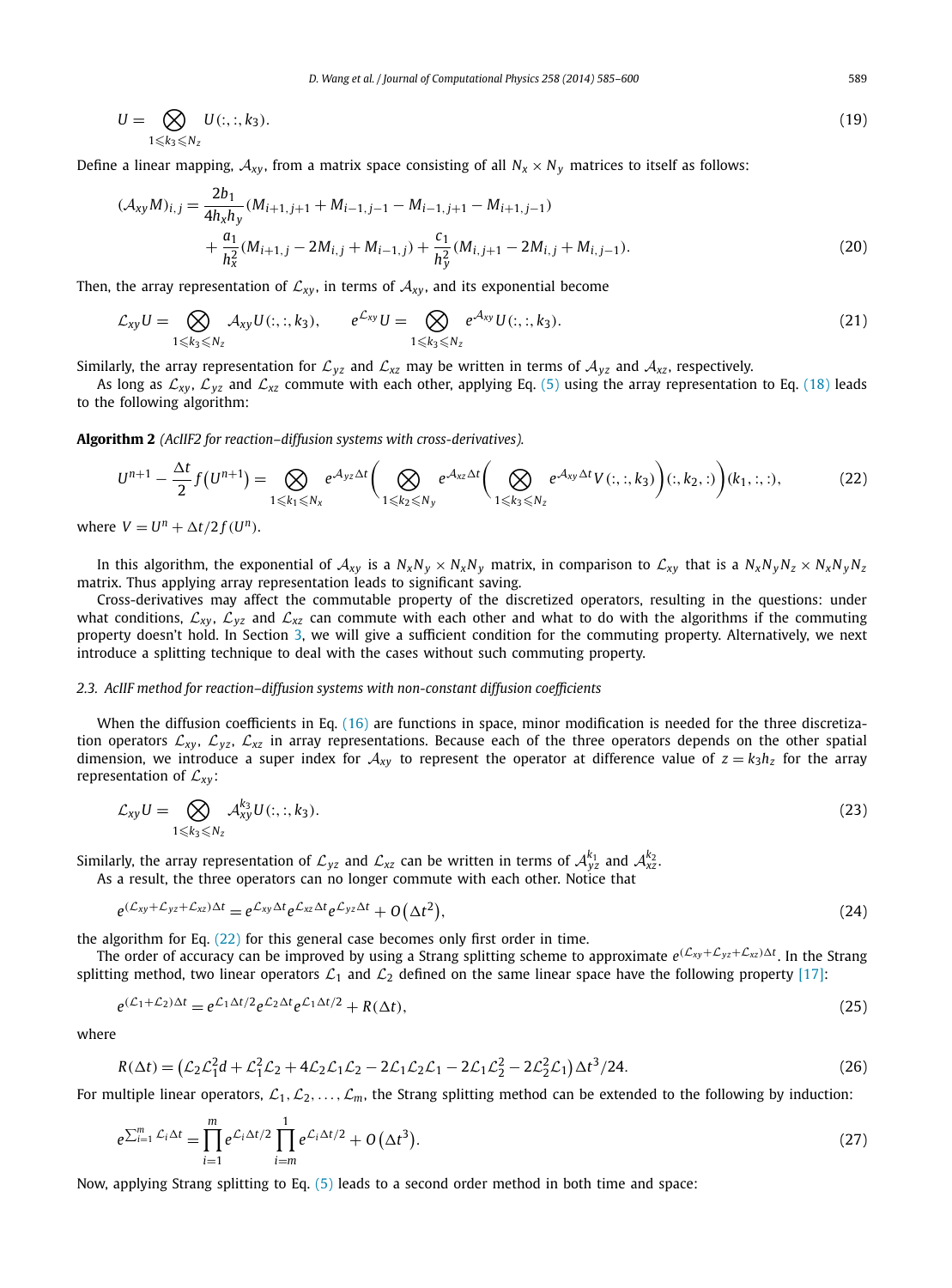<span id="page-5-0"></span>
$$
U^{n+1} - \frac{\Delta t}{2} F(U^{n+1}) = e^{\frac{\Delta t}{2} \mathcal{L}_{xy}} e^{\frac{\Delta t}{2} \mathcal{L}_{xz}} e^{\Delta t \mathcal{L}_{yz}} e^{\frac{\Delta t}{2} \mathcal{L}_{xz}} e^{\frac{\Delta t}{2} \mathcal{L}_{xy}} \bigg(U^n + \frac{\Delta t}{2} F(U^n)\bigg).
$$
\n(28)

Consequently, the array representation for solving Eq. [\(16\)](#page-3-0) with non-constant diffusion coefficients leads to

**Algorithm 3** *(AcIIF2 for system [\(16\)\)](#page-3-0).*

$$
V = U^{n} + \frac{\Delta t}{2} f(U^{n}),
$$
  
\n
$$
V^{*} = \bigotimes_{1 \leq k_{1} \leq N_{x}} e^{\mathcal{A}_{y2}^{k_{1}} \Delta t} \Biggl( \bigotimes_{1 \leq k_{2} \leq N_{y}} e^{\mathcal{A}_{x2}^{k_{2}} \Delta t/2} \Biggl( \bigotimes_{1 \leq k_{3} \leq N_{z}} e^{\mathcal{A}_{xy}^{k_{3}} \Delta t/2} V(:, :, k_{3}) \Biggr) (:, k_{2}, :) \Biggr) (k_{1}, :, :),
$$
  
\n
$$
U^{n+1} - f(U^{n+1}) = \bigotimes_{1 \leq k_{3} \leq N_{z}} e^{\mathcal{A}_{xy}^{k_{3}} \Delta t/2} \Biggl( \bigotimes_{1 \leq k_{2} \leq N_{y}} e^{\mathcal{A}_{xz}^{k_{2}} \Delta t/2} V^{*}(:, k_{2}, :) \Biggr) (:, :, k_{3}).
$$
\n(29)

Operator splitting leads to twice as many exponential-matrix and vector multiplication compared to the non-splitting case in [Algorithm 2.](#page-4-0) Therefore, it is important to use appropriate order of splitting if a subset of operators can commute with each other to improve computational efficiency. For instance, for three operators  $\mathcal{L}_i$ ,  $i = 1, 2, 3$ , where  $\mathcal{L}_1$  and  $\mathcal{L}_2$  can commute, however,  $\mathcal{L}_3$  cannot, one may have two different kinds of splittings:

$$
e^{(\mathcal{L}_1 + \mathcal{L}_2 + \mathcal{L}_3)\Delta t} = e^{\mathcal{L}_3 \Delta t/2} e^{\mathcal{L}_2 \Delta t} e^{\mathcal{L}_1 \Delta t} e^{\mathcal{L}_3 \Delta t/2} + O(\Delta^3 t)
$$
\n(30)

and

$$
e^{(\mathcal{L}_1+\mathcal{L}_2+\mathcal{L}_3)\Delta t} = e^{\mathcal{L}_1\Delta t/2}e^{\mathcal{L}_2\Delta t/2}e^{\mathcal{L}_3\Delta t}e^{\mathcal{L}_2\Delta t/2}e^{\mathcal{L}_1\Delta t/2} + O(\Delta^3 t).
$$
\n(31)

Clearly, the splitting in Eq. (30) computes one fewer exponential matrix and vector multiplication than the splitting in Eq. (31).

# *2.4. AcIIF method for high-dimensional reaction–diffusion systems*

We next extend AcIIF to the reaction–diffusion equation in *d* spatial dimensions with  $d \geqslant 3$ :

$$
u_t = \sum_{1 \le i < j \le d} L_{x_i x_j} u + f(u), \quad 0 < x_i < 1,\tag{32}
$$

where

$$
L_{x_ix_j} := a_{ij} \frac{\partial^2}{\partial x_i^2} + 2b_{ij} \frac{\partial^2}{\partial x_i \partial x_j} + c_{ij} \frac{\partial^2}{\partial x_i^2}, \quad 1 \le i < j \le d,
$$
\n<sup>(33)</sup>

and we assume that diffusion coefficients,  $a_{ij}$ ,  $b_{ij}$  and  $c_{ij}$  are spatial functions that satisfy the elliptical conditions:

$$
a_{ij} > 0, \qquad c_{ij} > 0, \qquad a_{ij}c_{ij} > b_{ij}^2. \tag{34}
$$

We also assume that the boundary conditions for the system are periodic.

Similar to the three-dimensional case, in each direction  $x_i$ , there are  $N_{x_i}$  grid points with the grid size of  $h_{x_i}$ . We use a  $N_{x_1}\times N_{x_2}\times \cdots \times N_{x_d}$  d-dimensional array  $U=(U_{k_1,k_2,...,k_d})$ ,  $1\leqslant k_i\leqslant N_{x_i},$   $i=1,2,\ldots,d,$  to represent the solution, and  $\mathcal{L}_{x_ix_j}$ to represent the discretized operator of  $L_{x_ix_j},\ 1\leqslant i< j\leqslant d.$  Next, we denote  $U|_{x_i,x_j}^{(k_r),r\neq i,j}$  as the matrix derived from  $U$  by fixing the dimensional index  $k_r$ ,  $r \neq i$ , *j*. Thus, the array representation of  $\mathcal{L}_{x_i x_j}$  becomes

$$
\mathcal{L}_{X_i X_j} U = \bigotimes_{\substack{1 \leq k_r \leq N_{X_r} \\ r \neq i, j}} \mathcal{A}_{X_i X_j}^{(k_r), r \neq i, j} U \big|_{X_i, X_j}^{(k_r), r \neq i, j} \tag{35}
$$

where  $\mathcal{A}_{x_i x_j}^{(k_r), r \neq i, j}$  are linear mappings from the matrix space with all  $N_{x_i} \times N_{x_j}$  matrices to itself and is similarly defined in the three-dimensional case.

If  $\mathcal{L}_{x_i x_j}$  commute with each other, we are able to directly apply array representation to the IIF2 method to obtain a second order AcIIF method for solving Eq. (32):

$$
U^{n+1} - \frac{\Delta t}{2} F(U^{n+1}) = \bigotimes_{\substack{1 \leq k_r \leq N_{x_r} \\ r \neq 1,2}} e^{\mathcal{A}_{x_1 x_2}^{(k_r), r \neq 1,2} \Delta t} \bigotimes_{\substack{1 \leq k_r \leq N_{x_r} \\ r \neq 1,3}} e^{\mathcal{A}_{x_1 x_3}^{(k_r), r \neq 1,3} \Delta t} \cdots \bigotimes_{\substack{1 \leq k_r \leq N_{x_r} \\ r \neq d-1, d}} e^{\mathcal{A}_{x_{d-1} x_d}^{(k_r), r \neq d-1, d} \Delta t} V.
$$
 (36)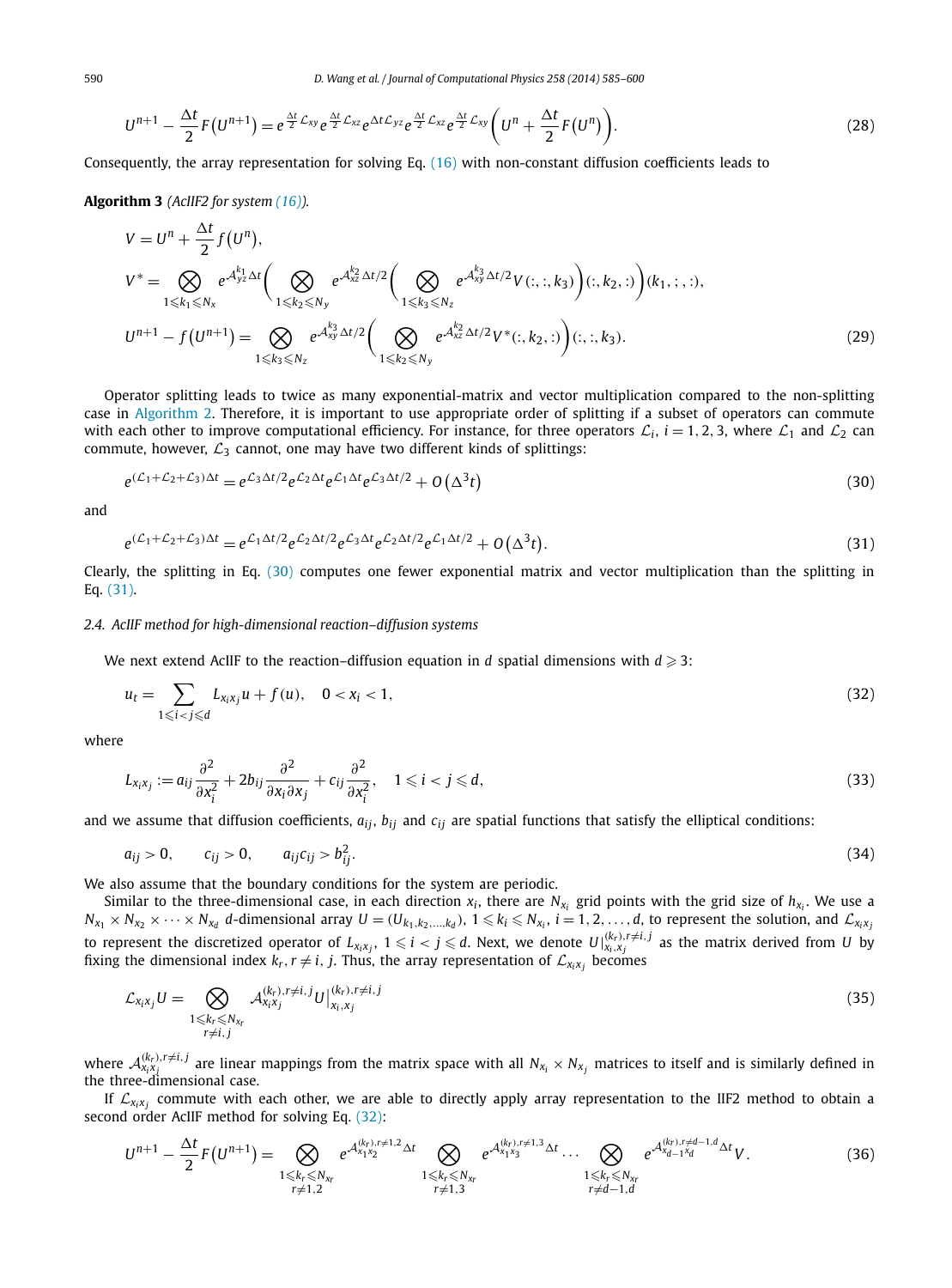<span id="page-6-0"></span>If  $\mathcal{L}_{x_ix_j}$  are not commutable, we apply Strang splitting and array representation to obtain the second order AcIIF method:

$$
U^{n+1} - \frac{\Delta t}{2} F(U^{n+1}) = \bigotimes_{\substack{1 \le k_r \le N_{x_r} \\ r \neq 1, 2}} e^{\mathcal{A}_{x_1 x_2}^{(k_r), r \neq 1, 2} \Delta t/2} \cdots \bigotimes_{\substack{1 \le k_r \le N_{x_r} \\ r \neq d-1, d}} e^{\mathcal{A}_{x_{d-1} x_d}^{(k_r), r \neq d-1, d} \Delta t/2} \cdots \bigotimes_{\substack{1 \le k_r \le N_{x_r} \\ r \neq d-1, d}} e^{\mathcal{A}_{x_{d-1} x_d}^{(k_r), r \neq 1, 2} \Delta t/2} \cdots \bigotimes_{\substack{1 \le k_r \le N_{x_r} \\ r \neq 1, 2}} e^{\mathcal{A}_{x_1 x_2}^{(k_r), r \neq 1, 2} \Delta t/2} V,
$$
\n(37)

where  $V = U^n + \Delta t / 2F(U^n)$  and  $1 \leq k_r \leq N_{x_r}, r = 1, 2, ..., d$ .

*2.5. A sufficient condition for operator commuting*

As evident in Strang splitting, proper choice of the order of operators Eq. [\(29\)](#page-5-0) will decrease the computational cost, which can be improved if commuting operators can be found. Now, we give a sufficient condition for commutable operators.

**Proposition 1.** All linear operators  $\mathcal{L}_{x_ix_j},$   $1\leqslant i < j \leqslant d$ , commute with each other if the system in Eq. [\(32\)](#page-5-0) satisfies:

(1) *The diffusion coefficients are constant,*

(2) *The boundary conditions are periodic along each direction.*

**Proof.** With a given basis, the linear operator  $\mathcal{L}_{x_ix_j}$  for the central difference discretization are  $N_1N_2 \ldots N_d \times N_1N_2 \ldots N_d$ matrices in the following form:

$$
\begin{pmatrix}\nm_1 & m_2 & \cdots & m_{N-1} & m_N \\
m_N & m_1 & m_2 & \cdots & m_{N-1} \\
m_{N-1} & m_N & m_1 & \cdots & m_{N-2} \\
\vdots & \vdots & \ddots & \vdots & \vdots \\
m_2 & m_3 & \cdots & m_N & m_1\n\end{pmatrix}
$$
\n(38)

where  $N = N_1N_2...N_d$  and  $m_i$ ,  $i = 1, 2,..., N$ , are real. Let two matrices  $A = (a_i)_{N \times N}$  and  $B = (b_i)_{N \times N}$  both take the form of Eq. (38). One can show directly that

$$
(AB)_{ij} = \sum_{k=1}^{N} a_{k-i+2} b_{j-k+1} = \sum_{s=1}^{N} b_{s-i+2} a_{j-s+1} = (BA)_{ij}, \quad \forall i, j,
$$
\n(39)

**because**  $a_{i\pm N} = a_i$ ,  $b_{j\pm N} = b_j$  for ∀*i*, *j* where  $s = j + i - k - 1$ . □

This shows that Strang splitting is unnecessary for constant diffusion coefficients in high spatial dimension and [Algo](#page-4-0)[rithm 2](#page-4-0) is applicable for such reaction–diffusion equations.

# **3. Stability analysis, higher order methods, and computational costs**

Next, we study the linear stability of second order AcIIF methods, derive a third method, and discuss the computational costs of the methods.

# *3.1. Stability analysis*

Based on linear stability analyses in  $[7]$  and  $[8]$ , we claim that the second order AcIIF methods, Eq. [\(36\)](#page-5-0) and Eq. (37), are asymptotically stable for the case of  $F(U) = dU$  and  $L_{x_i x_i} u = -cu$ , where  $d < 0$  and  $c > 0$  correspond to stable reactions and elliptic operators. For such a linear case, one has

$$
u^{n+1} = e^{-c\Delta t} \left( u^n + \frac{d\Delta t}{2} u^n \right) + \frac{d\Delta t}{2} u^{n+1}.
$$
\n<sup>(40)</sup>

Assuming  $u^n = e^{in\theta}$ , we obtain

$$
e^{i\theta} = e^{-c\Delta t} \left( 1 + \frac{1}{2}\lambda \right) + \frac{1}{2}\lambda e^{i\theta},\tag{41}
$$

where  $\lambda = d\Delta t$  has a real part  $\lambda_r$  and imaginary part  $\lambda_i$ , leading to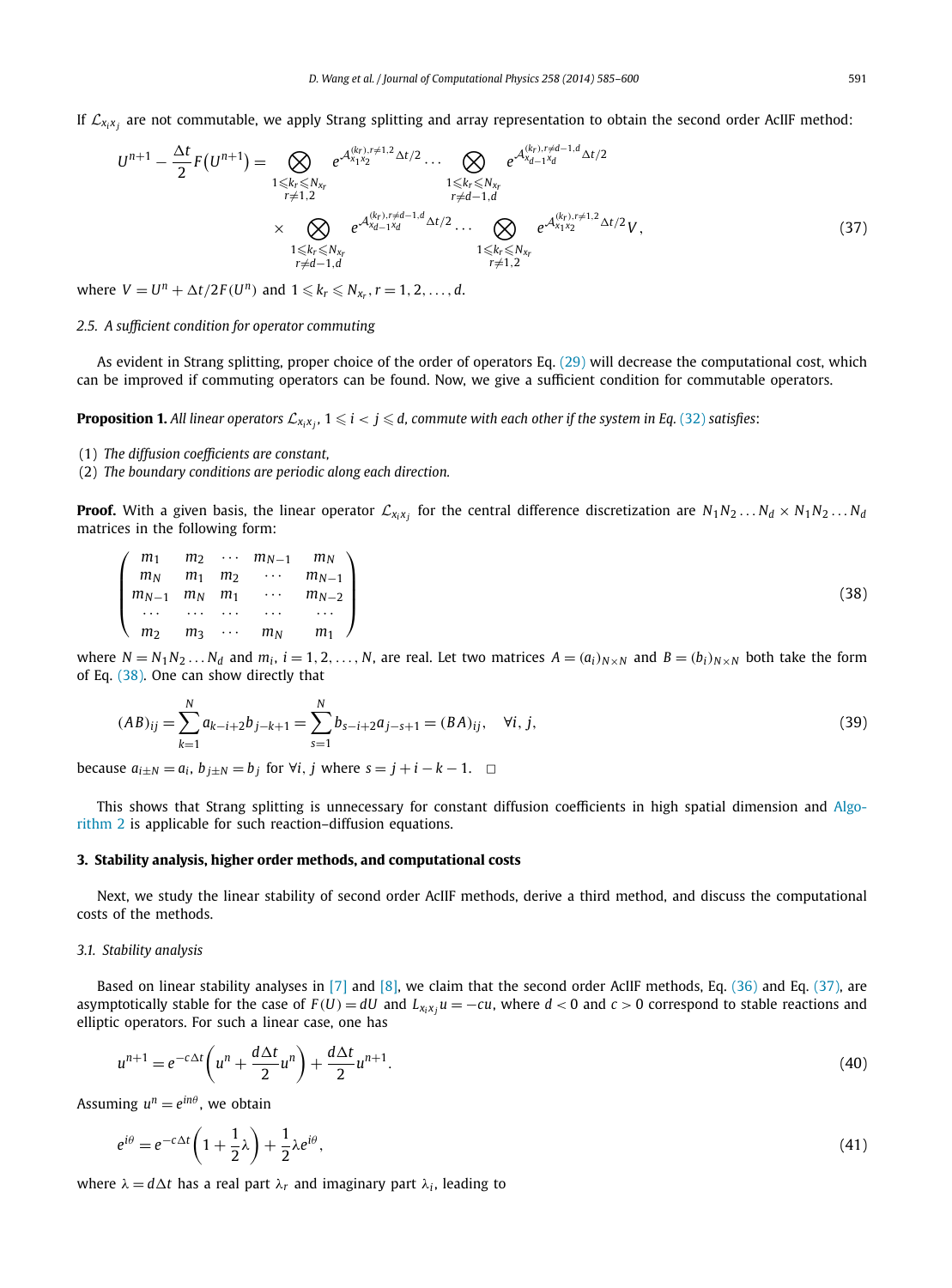$$
\lambda_r = \frac{2(1 - e^{-2c\Delta t})}{(1 - e^{-c\Delta t})^2 + 2(1 + \cos \theta)e^{-c\Delta t}}, \n\lambda_i = \frac{4(\sin \theta)ce^{-c\Delta t}}{(1 - e^{-c\Delta t})^2 + 2(1 + \cos \theta)e^{-c\Delta t}},
$$
\n(42)

since  $c > 0$  and  $\lambda_r > 0$  for  $0 \le \theta \le 2\pi$ . Then, the second order AcIIF is *A*-stable since the stability region includes the complex plane for all  $λ$  with  $λ<sub>r</sub> < 0$ .

If we apply AcIIF methods Eq. [\(36\)](#page-5-0) and Eq. [\(37\)](#page-6-0) to Fokker–Planck equations or chemical master equations, where in each the operator  $\mathcal{L}_{x_i x_j}$  defines a Markov process,

$$
\frac{dU}{dt} = \mathcal{L}_{x_i x_j} U,\tag{43}
$$

then we claim that AcIIF methods Eq. [\(36\)](#page-5-0) and Eq. [\(37\)](#page-6-0) are still *A*-stable.

In order to show the *A*-stability, we prove that, under certain norm,  $\|e^{\mathcal{L}_{x_ix_j}\Delta t}\| \leq 1$  holds for any  $\Delta t > 0$  for such  $\mathcal{L}_{x_ix_j}$ . Then, each  $\mathcal{L}_{x_i x_j}$  can be treated as elliptic operators and the remaining proof goes through Eq. [\(40\)](#page-6-0) to Eq. (42). Since Eq. (43) defines a Markov process, the total probability of all states,  $\sum U(\Delta t)=\sum e^{\mathcal{L}_{x_ix_j}\Delta t}U(0)$ , maintains a value of 1 for any time step, when  $U(0)$  is a proper probability distribution, i.e.  $U(0) > 0$  for each compartment and  $\sum U(0) = 1$ . Using the maximum norm  $\|.\|_1$  and defining the corresponding linear operator norm, we first prove that for any *U* with  $U > 0$ ,

$$
\left\|e^{\mathcal{L}_{x_ix_j}\Delta t}U\right\|_1 = \sum \left|e^{\mathcal{L}_{x_ix_j}\Delta t}\left(\frac{U}{\sum U}\right)\right|\sum U = \|U\|_1. \tag{44}
$$

Then, for  $U = U^+ - U^-$  where  $U^+$  is with all positive compartments of U,

$$
\|e^{\mathcal{L}_{x_ix_j}\Delta t}\| = \max_{U \neq 0} \frac{\|e^{\mathcal{L}_{x_ix_j}\Delta t}U\|_1}{\|U\|_1} = \max_{U \neq 0} \frac{\|e^{\mathcal{L}_{x_ix_j}\Delta t}U^+ - e^{\mathcal{L}_{x_ix_j}\Delta t}U^-\|}{\sum |U|}
$$
  
\$\leq \max\_{U \neq 0} \left(\frac{\|e^{\mathcal{L}\_{x\_ix\_j}\Delta t}U^+\|\_1}{\sum |U|} + \frac{\|e^{\mathcal{L}\_{x\_ix\_j}\Delta t}U^-\|\_1}{\sum |U|}\right) = 1. \tag{45}

Next, we can replace each  $\mathcal{L}_{x_ix_j}$  in the Fokker–Planck equation or the chemical master equation by a negative scalar and the proof of *A*-stability for Eq. [\(36\)](#page-5-0) and Eq. [\(37\)](#page-6-0) for these two cases is done.

# *3.2. High order AcIIF method*

If discretization operators are commutable, higher order (in time) AcIIF methods can be derived from the IIF method in a similar manner. For example, the third order IIF scheme [\[7\]](#page-15-0) has the form:

$$
U^{n+1} = e^{\mathcal{L}\Delta t}U^n + \Delta t \left(\frac{5}{12}F(U^{n+1}) + \frac{2}{3}e^{\mathcal{L}\Delta t}F(U^n) - \frac{1}{12}e^{2\mathcal{L}\Delta t}F(U^{n-1})\right)
$$
(46)

where  $\mathcal{L} = \sum_{i,j} \mathcal{L}_{x_i x_j}$ . If all  $\mathcal{L}_{x_i x_j}$ ,  $\forall i, j$  commute with each other, we then obtain

$$
e^{\mathcal{L}}U = \prod_{1 \leq i < j \leq d} e^{\mathcal{L}_{x_i x_j}} U. \tag{47}
$$

If all discretized operators  $\mathcal{L}_{x_i x_j}$  commute with each other, applying the array representation leads to the third order AcIIF method:

# **Algorithm 4** *(Third order AcIIF method).*

$$
U^{n+1} - \frac{5\Delta t}{12} F(U^{n+1}) = \bigotimes_{(k_r), r \neq 1, 2} e^{\mathcal{A}_{x_1 x_2} \Delta t} \cdots \bigotimes_{(k_r), r \neq d-1, d} e^{\mathcal{A}_{x_{d-1} x_d} \Delta t} V_1
$$
  
- 
$$
\bigotimes_{(k_r), r \neq 1, 2} e^{2\mathcal{A}_{x_1 x_2} \Delta t} \cdots \bigotimes_{(k_r), r \neq d-1, d} e^{2\mathcal{A}_{x_{d-1} x_d} \Delta t} V_2
$$
(48)

$$
V_1 = U^n + \frac{2\Delta t}{3} F(U^n), \qquad V_2 = \frac{\Delta t}{12} F(U^{n-1})
$$
\n(49)

where  $1 \leq k_r \leq N_r$ ,  $r = 1, 2, ..., d$ .

In the case that some  $\mathcal{L}_{x_ix_j}$  are not commutable, the splitting techniques may be applied to this subset of operators to achieve high order accuracy. However, since the formulation becomes much more tedious and complicated, we omit them here.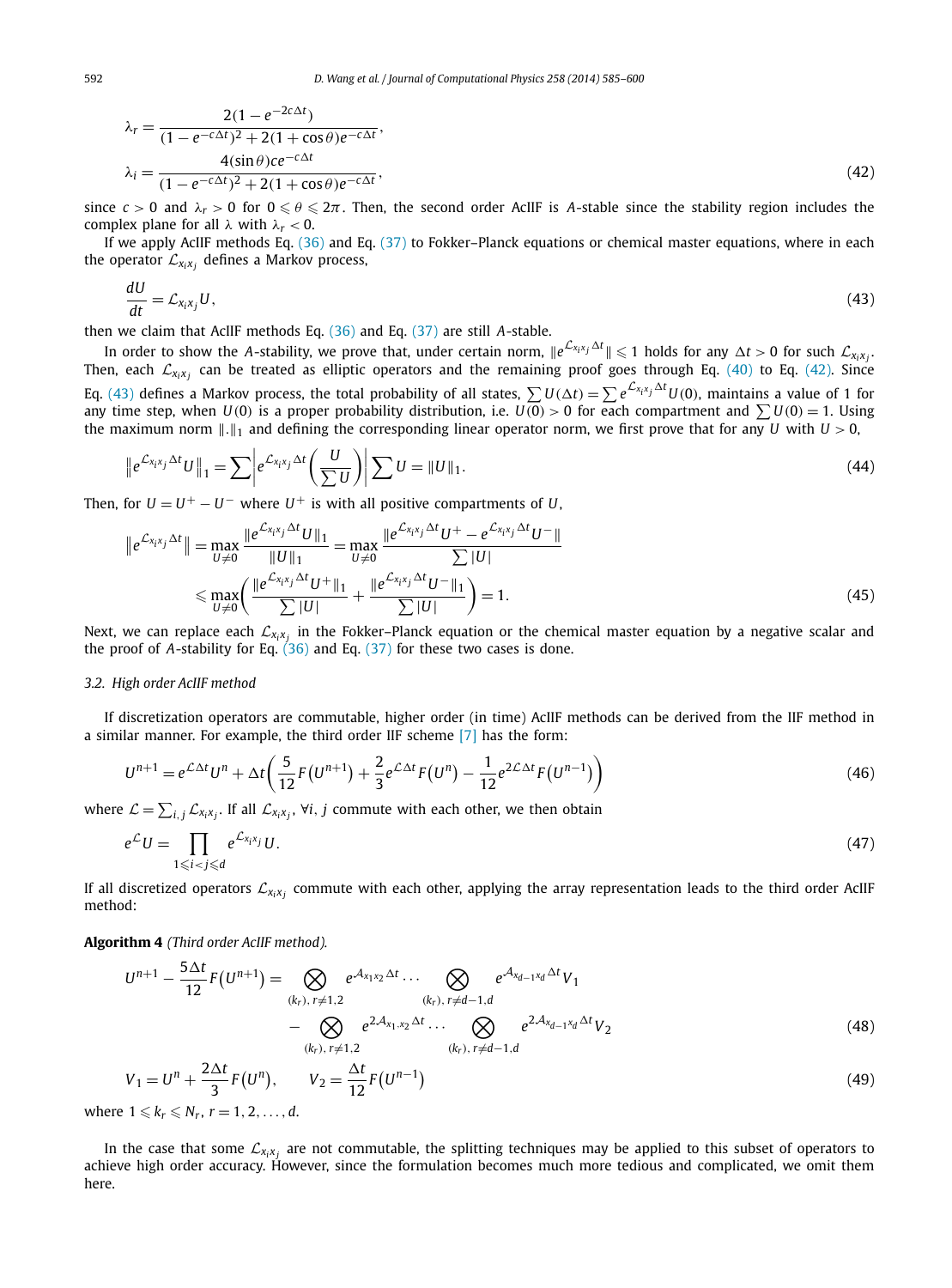### <span id="page-8-0"></span>*3.2.1. Remarks on higher order derivatives*

The array representation can also be extended for equations with operators that contain high order and cross-derivatives, such as those in the following form:

$$
\frac{\partial^m}{\partial x_{i_1} \partial x_{i_2} \cdots \partial x_{i_m}}.
$$
\n<sup>(50)</sup>

Similarly, the second order central difference approximation in the multi-dimensional array *U* representation results in the discretization linear operator  $\mathcal{L}_{\mathsf{x}_{i_1},\mathsf{x}_{i_2},\dots,\mathsf{x}_{i_m}}$  of the following compact form:

$$
\mathcal{L}_{x_{i_1}, x_{i_2}, \dots, x_{i_m}} U = \bigotimes_{1 \leq k_r \leq N_r, \ r \neq i_1, i_2, \dots, i_m} \mathcal{A}_{x_{i_1} x_{i_2} \dots x_{i_m}} U \big|_{x_{i_1}, x_{i_2}, \dots, x_{i_m}}^{(k_r), r \neq i_1, i_2, \dots, i_m} \tag{51}
$$

where  $U|_{x_{i_1},x_{i_2},...,x_{i_m}}^{(k_r),r\neq i_1,i_2,...,i_m}$  is a m-dimensional array by fixing the index  $k_r, r\neq i_1,i_2,...,i_m$  of U and  $\mathcal{A}_{x_{i_1}x_{i_2}...x_{i_m}}$ , resulting from the central difference approximation, represents a linear mapping from *m*-dimensional array linear space to itself.

# *3.3. Computational cost*

For stiff reaction–diffusion equations, the size of the time step usually dictates the overall cost of the temporal updating method. For an *A*-stable method such as AcIIF and IIF, the cost mainly results from the formation of the exponential-matrix and the corresponding vector-matrix multiplication during each time step. In array representation, small matrices of size in  $N_i \times N_i$  for the Laplacian operator or  $N_i N_i \times N_i N_i$  when the second order cross-derivatives are presented in contrast to IIF in which the exponential of a  $N_1N_2...N_d \times N_1N_2...N_d$  matrix is required. The advantage of AcIIF becomes more prominent for three or higher-dimensional systems.

For a *d*-spatial dimensional case  $(d \geq 3)$  with second order cross-derivatives, the computational cost for manipulating the exponential matrices in IIF is  $O((N_1N_2...N_d)^2)$ , or  $O(N^{2d})$  for  $N_i = N$ ,  $i = 1, 2, ..., d$ , while the corresponding cost for AcIIF is

$$
\sum_{1 \le i < j \le d} O\left( (N_i N_j)^2 \right) \frac{N_1 N_2 \dots N_d}{N_i N_j} . \tag{52}
$$

For the case of non-constant coefficients in diffusion, it is  $O(d^2N^{d+2})$  when  $N_i = N$ ,  $i = 1, 2, \ldots, d$ . For example, a sixdimensional system requires calculating an exponential of matrix with an approximated size of  $10^8 \times 10^8$  when  $N = 20$ , in contrast to the AcIIF method that only needs exponentials of matrices of a size of  $400 \times 400$ .

Because the exponential-matrices are small in AcIIF, one may pre-calculate the exponential matrices once and store them during the calculations. An alternative approach, which is particularly useful for matrices with sizes exceeding the memory size, is to compute the exponential-matrix vector multiplication without explicit formation of the matrices through, for example, the Krylov subspace method [\[13,18,19\].](#page-15-0) In the direct simulations shown in the next section, we implement Padé approximation, which has a computational cost of  $O(N^2)$  (both in storage and time) to compute a matrix exponential of  $N \times N$  matrix [\[20\],](#page-15-0) for reaction–diffusion equations with or without cross-derivatives in three dimensions, and we use Krylov subspace method for the Fokker–Planck equations in three or four dimensions and chemical master equations.

#### *3.4. Array representation for chemical master equations*

Chemical master equations (CME) is a system of first order ordinary differential equations for stochastic description of the time evolution of a network of biochemical reactions  $[21]$ . The solution of the system yields the probability density vector at discrete states of the bio-chemical network in time. The system is typically stiff and it can have many components and states, presenting difficulties for numerical methods and simulations [\[22,23\].](#page-15-0) As seen below, the array representation provides a convenient approach to decompose the large rate matrix into smaller matrices for efficient usage of integration factor methods that can best deal with stiffness in the system.

If a given chemical reaction system consists of *d* molecular species, namely  $X_1, X_2, \ldots, X_d$ , with maximal copy numbers of  $N_1, N_2, \ldots, N_d$ , respectively, then the system has  $N_{tot} = N_1 N_2 \ldots N_d$  possible states, for which a vector  $x = (x_1, x_2, \ldots, x_d)$ denotes each state. The *R*-th reaction takes the form

$$
R_r: w_1^r X_1 + w_2^r X_2 + \dots + w_d^r X_d \to v_1^r X_1 + v_2^r X_2 + \dots + v_d^r X_d,
$$
\n<sup>(53)</sup>

where  $v_i^r$  and  $w_i^r$ , for every *i* and *r*, are non-negative integers and the system contains *R* number of reactions. The reaction rate at state *x* is  $a_r(x) = a_r(x_1, x_2, \ldots, x_d)$  and the vector

$$
\alpha^r = (v_1^r - w_1^r, v_2^r - w_2^r, \dots, v_d^r - w_d^r) \tag{54}
$$

denotes the change of copy number of the molecular species after the *r*-th reaction occurs once.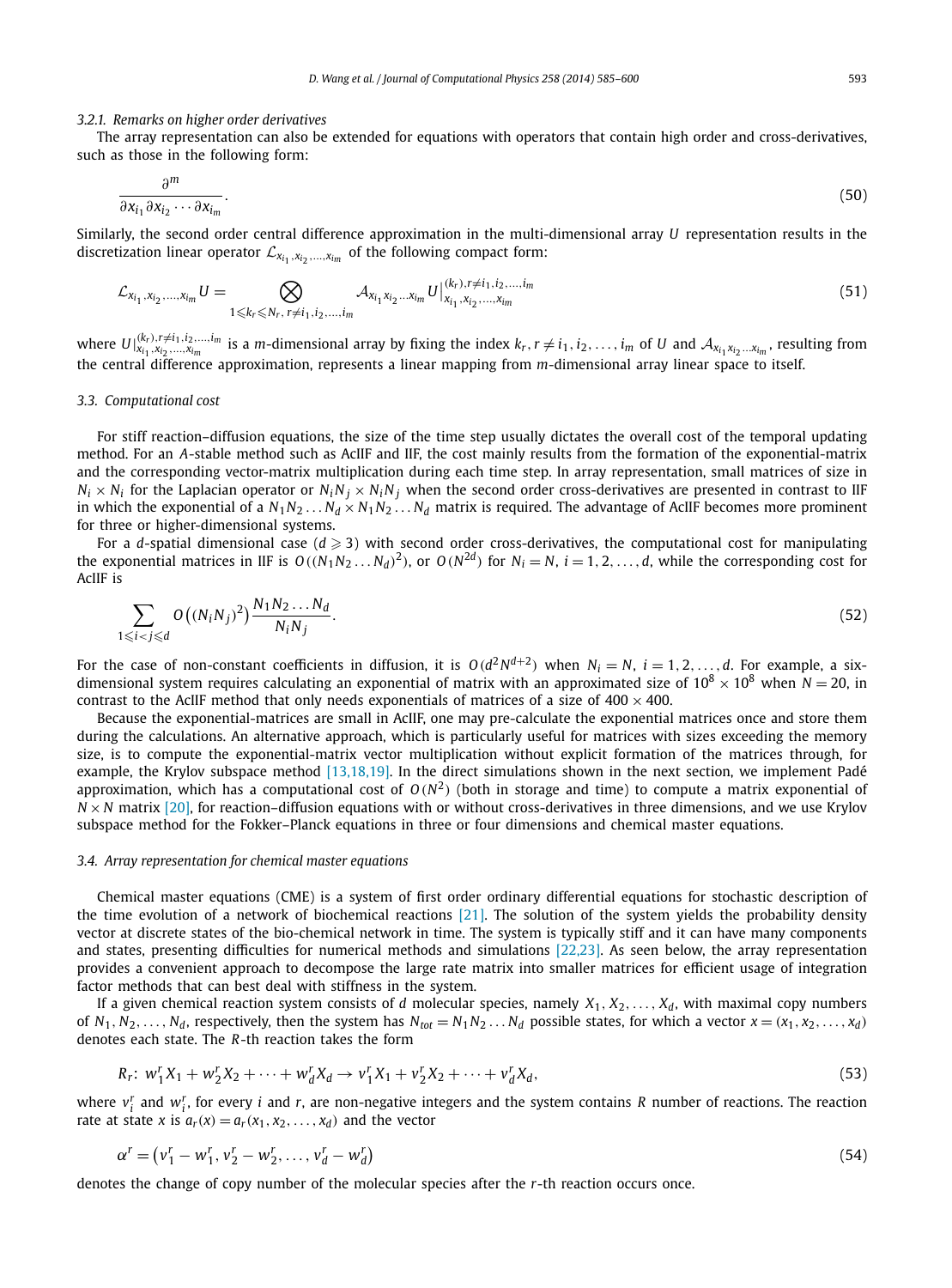In array representation, one can use an  $N_1 \times N_2 \times \cdots \times N_d$  *d*-dimensional array *U* to denote the probability density function, and each component of *U*,  $U_x$ , as the probability density at state *x*, which can be written as

$$
U_x(t) = \text{Prob}[X_1 = x_1, X_2 = x_2, \dots, X_d = x_d, \text{ at time } t].
$$
\n(55)

Define the linear mapping  $\mathcal{L}_r$ ,

$$
(\mathcal{L}_r U)_x = a_r (x - \alpha^r) U_{x - \alpha^r}(t) - a_r(x) U_x. \tag{56}
$$

The CME for the probability density functions becomes

$$
\dot{U}(t) = \sum_{r=1}^{R} \mathcal{L}_r U(t). \tag{57}
$$

To introduce the array representation for  $\mathcal{L}_r$ , we let  $i_1^r, i_2^r, \ldots, i_{m_r}^r$  denote the indices of non-zero entries in  $\alpha^r$ . Using the same notation as in Eq. [\(51\),](#page-8-0)  $U|_{X_{l_1}^r,X_{l_2}^r,...,X_{l_{m_r}^r}}^{(x_j),j\neq l_1^r,l_2^r,...,l_{m_r}^r}$  denotes a  $m_r$ -dimensional array by fixing indexes  $x_j,~j\neq l_1^r,l_2^r,\ldots,l_{m_r}^r.$  Then, one obtains

$$
U = \bigotimes_{\substack{1 \le x_j \le N_j \\ j \ne i_1^r, \dots, i_{m_r}^r}} U \big|_{X_{i_1^r}, X_{i_2^r}, \dots, X_{i_{m_r}^r}}^{(x_j), j \ne i_1^r, i_2^r, \dots, i_{m_r}^r}.
$$
\n
$$
(58)
$$

Define the linear mapping  ${\cal A}_{X_{t_1^r},X_{t_2^r},...,X_{t_{m_r}^r}}^{(x_j),\,j\neq l_1^r,t_2^r,...,t_{m_r}^r}$  on  $m_r$ -dimensional array V as

$$
\left(\mathcal{A}_{X_{i_1}^r, X_{i_2}^r, \ldots, X_{i_{m_r}^r}}^{(x_j), j \neq i_1^r, i_2^r, \ldots, i_{m_r}^r} V\right)_{(x_i), i \in i_1^r, i_2^r, \ldots, i_{m_r}^r} = a_r(x - \alpha^r) V_{(x_i - \alpha_i^r), i \in i_1^r, i_2^r, \ldots, i_{m_r}^r} - a_r(x) V_{(x_i), i \in i_1^r, i_2^r, \ldots, i_{m_r}^r}.
$$
\n
$$
(59)
$$

Then the array representation of  $\mathcal{L}_r$  becomes

$$
\mathcal{L}_{r}U = \bigotimes_{\substack{1 \leq x_{j} \leq N_{j} \\ j \neq i_{1}^{r}, i_{2}^{r}, \dots, i_{m_{r}}}} \mathcal{A}_{X_{i_{1}}, X_{i_{2}}, \dots, X_{i_{m_{r}}}^{(x_{j}), j \neq i_{1}^{r}, i_{2}^{r}, \dots, i_{m_{r}}^{r}} U \big|_{X_{i_{1}}, \dots, X_{i_{m_{r}}}^{(x_{j}), j \neq i_{1}^{r}, i_{2}^{r}, \dots, i_{m_{r}}}^{(x_{j}), j \neq i_{1}^{r}, i_{2}^{r}, \dots, i_{m_{r}}}.
$$
\n
$$
(60)
$$

For typical systems, each  $\mathcal{L}_r$ ,  $r = 1, 2, \ldots, R$ , cannot commute with one another, thus the Strang splitting method is applied to approximate the solution, resulting in a second order integration factor method (AcIIF2) for CME Eq. (57):

$$
U^{n+1} = \prod_{r=1}^{R} e^{\mathcal{L}_r \Delta t/2} \prod_{r=R}^{1} e^{\mathcal{L}_r \Delta t/2} U^n,
$$
\n(61)

where  $U^n$  denotes the probability density functions at time  $t_n = n\Delta t$ .

The exponential of  $\mathcal{L}_r$  can be written in terms of the exponentials of  $\mathcal{A}_{X_{i_1},X_{i_2},...,X_{i_{mr}}}^{(x_j),j\neq i_1^r,i_2^r,...,i_{mr}^r}$ . If the reaction  $R_r$  only affects copy numbers of a few species, implying *mr* is small, the calculation of the latter exponential is much more efficient than computing the original one. In other words, the array representation saves storage and CPU time for the system containing many molecular species while each reaction only affects the copy number of a small portion of species.

# **4. Numerical simulations**

To explore various applications of the AcIIF methods (Eq. [\(36\)](#page-5-0) and Eq. [\(37\)\)](#page-6-0), we apply the second order AcIIF methods to five different systems: three-dimensional reaction–diffusion equations with constant diffusion coefficients or spatiallydependent diffusion constants; three- and four-dimensional Fokker–Planck equations; and chemical master equations arising from a biological application.

# *4.1. Three-dimensional reaction–diffusion equation with constant diffusion coefficients*

We first apply AcIIF method Eq. [\(36\)](#page-5-0) to the following reaction-diffusion equation:

$$
u_t = (0.1u_{xx} - 0.15u_{xy} + 0.1u_{yy}) + (0.1u_{xx} + 0.2u_{xz} + 0.2u_{zz}) + (0.2u_{yy} + 0.15u_{yz} + 0.1u_{zz}) + 0.8u,
$$
(62)

where x, y, z  $\in$  (0, 2 $\pi$ ) with periodic boundary conditions. With the initial condition  $u(x, y, z, 0) = \sin(x + y + z)$ , the equation has the exact solution  $u(x, y, z, t) = e^{-0.2t} \sin(x + y + z)$ .

Based on the result from Section [2.5,](#page-6-0) for this case, the corresponding linear operators  $\mathcal{L}_{xy}$ ,  $\mathcal{L}_{yz}$  and  $\mathcal{L}_{xz}$  can commute with each other. Thus, Eq. [\(36\)](#page-5-0) is a second order scheme in both time and space. We first compare the second order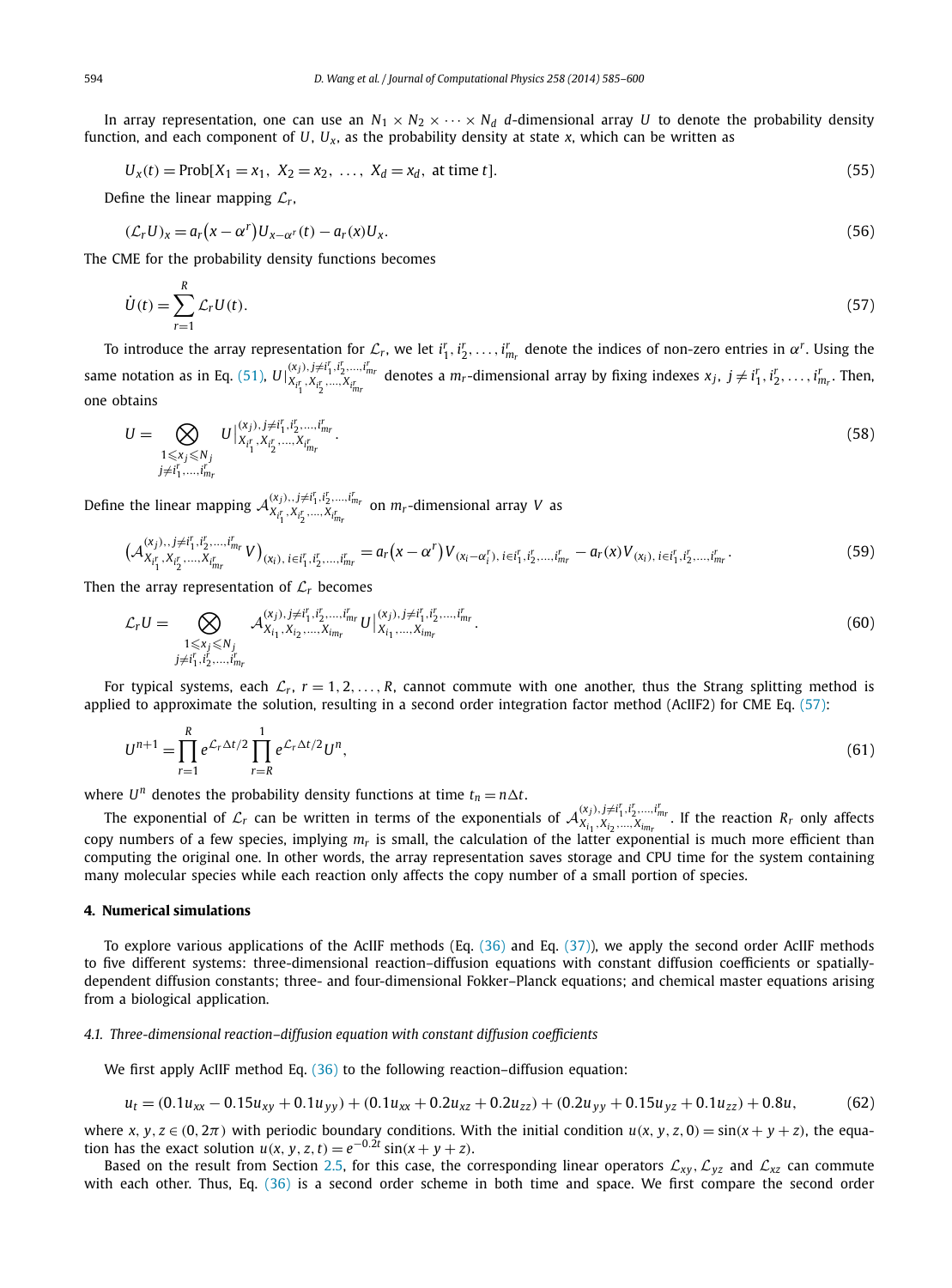#### **Table 1**

A comparison between the second order array-representation compact IIF method (AcIIF2 in Eq. [\(36\)\)](#page-5-0) and IIF2 method. The symbol "–" denotes insufficient memory in calculation of the exponential matrix.

| N  | Error in $L_{\infty}$ |                  | Accuracy order |                  | CPU time           |                          |  |
|----|-----------------------|------------------|----------------|------------------|--------------------|--------------------------|--|
|    | AcIIF2                | IIF <sub>2</sub> | AcIIF2         | IIF <sub>2</sub> | AcIIF <sub>2</sub> | IIF <sub>2</sub>         |  |
|    | 0.0672                | 0.0672           |                |                  | 0.05 s             | 0.34s                    |  |
| 16 | 0.0169                | 0.0169           | 1.99           | 1.99             | $0.15$ s           | 30.5 s                   |  |
| 32 | 0.0042                | -                | 2.01           |                  | 5.13s              | $\overline{\phantom{0}}$ |  |
| 64 | 0.0011                | -                | 1.93           | -                | 246 s              | $\overline{\phantom{0}}$ |  |

#### **Table 2**

A comparison between AcIIF2 method (Eq. [\(37\)\)](#page-6-0) and IIF2 for the case of non-constant diffusion coefficients.

| N  | Error in $L_{\infty}$ |                          | Accuracy order           |                  | CPU time |                  |  |
|----|-----------------------|--------------------------|--------------------------|------------------|----------|------------------|--|
|    | AcIIF2                | IIF <sub>2</sub>         | AcIIF2                   | IIF <sub>2</sub> | AcIIF2   | IIF <sub>2</sub> |  |
|    | 0.2744                | 0.2754                   | $\overline{\phantom{0}}$ | -                | 0.29s    | 1.35 s           |  |
| 16 | 0.0675                | 0.0678                   | 2.02                     | 2.02             | 2.2s     | 155s             |  |
| 32 | 0.0169                | $\overline{\phantom{0}}$ | 2.00                     | -                | 133 s    | $-$              |  |

array-representation compact IIF with the standard IIF, both in second order. Because both methods are *A*-stable, we choose  $\Delta t = 1/N = h_x/2\pi$  where  $N_x = N_y = N_z = N$  and  $\Delta t = 1/N = h_x/2\pi$ , and simulation results are evaluated at  $t = 1$ . As seen in Table 1, both methods clearly show second order accuracy with similar sizes of errors as *N* increases, as one may expect from the analysis of both methods. On the other hand, we observe the CPU time for both methods to achieve the same accuracy is much larger in IIF than in AcIIF, because the exponential matrices in IIF have much larger size than AcIIF. When *N* becomes 32, IIF fails to compute as the size for matrix exponential becomes exceedingly large, leading to a lack of sufficient memory in a Matlab implementation on typical personal computers (4 GB). Even in a cluster where computing a  $32<sup>3</sup> \times 32<sup>3</sup>$  matrix exponential is possible, the CPU time needed will be about 2 hours, and computation of a  $64<sup>3</sup> \times 64<sup>3</sup>$  matrix exponential takes more than a day. On the other hand, AcIIF runs normally with good accuracy, showing clear advantages in handling larger grid numbers for convergence of solutions.

# *4.2. Three-dimensional diffusion–reaction system with non-constant diffusion coefficients*

To test the case with non-commutable differential operators, we consider the following reaction–diffusion equations with non-constant coefficients:

$$
u_t = (0.5u_{xx} - 0.5\sin(x + y)u_{xy} + 0.5u_{yy}) + (0.5u_{xx} - 1/3\cos yu_{xz} + 1/3u_{zz})
$$
  
+ (1 + cosx)(0.5u\_{yy} - 0.5u\_{yz} + 1/3u\_{zz})) + f(x, y, z, u), (63)

where x, y, z  $\in$  (0,  $2\pi$ ) with periodic boundary conditions. With the initial condition  $u(x, y, z, 0) = \sin(x + y + z)$ , the equation has the exact solution  $u(x, y, z, t) = e^{-0.2t} \sin(x + y + z)$ . Similar to the previous case, we choose  $N_x = N_y = N_z = N$ , grid size  $h_x = h_y = h_z = 2\pi/N$ ,  $\Delta t = 1/N$ , and  $t = 1$  as the temporal point for evaluating the method.

In this non-commutable case, we need to compute N number of array-representation operators for each of  $\mathcal{L}_{xy}$ ,  $\mathcal{L}_{xz}$  and  $\mathcal{L}_{VZ}$ . For example, to compute  $e^{\mathcal{L}_{VZ}}$ , we need the following calculations:

$$
\mathcal{A}_{yz}^{k_x} \sim (1 + \cos((k_x - 1)h_x))(0.5(\cdot)_{yy} - 0.5(\cdot)_{yz} + 1/3(\cdot)_{zz}),
$$
  
\n
$$
e^{\mathcal{L}_{yz}} = \bigotimes_{k_x} \mathcal{A}_{yz}^{k_x} U\big|_{yz}^{k_x}
$$
\n(64)

for  $k_x = 1, 2, \ldots, N$ . In the commutable case, we only compute and save three of the exponential matrices of size  $N^2 \times N^2$ , in contrast to 3*N* of exponential matrices of the same size. As a result, the non-commutable case takes significantly more CPU time than the commutable case as seen in Table 1 and Table 2. However, compared to the standard IIF method, AcIIF is still significantly much faster.

The order of accuracy for both AcIIF2 and IIF2 remain second order, as seen in Table 2. However, the error for the non-commutable case is larger than the commutable case at the same spatial and temporal resolutions, which is likely due to the splitting error in time. Similar to the constant diffusion case, IIF2 fails to run due to the memory problem for relatively larger *N*.

### *4.3. Three- and four-dimensional Fokker–Planck equations*

The Fokker–Planck equation (FPE) describes the time evolution of the probability density function of stochastic systems [\[1\].](#page-14-0) The generalized FPE usually takes the following form: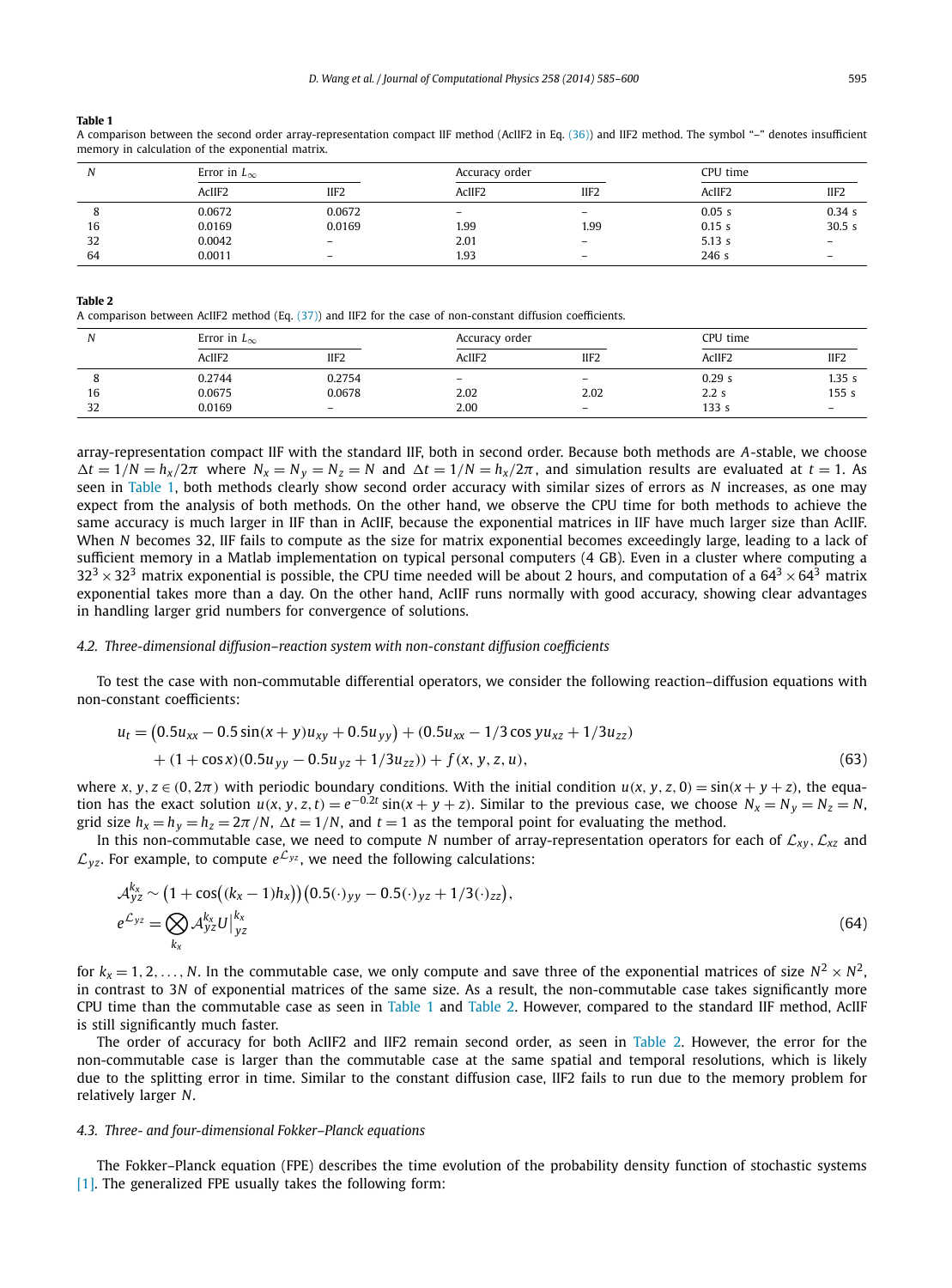$$
\frac{\partial p(x,t)}{\partial t} = -\sum_{r=1}^{R} \left\{ \sum_{i=1}^{N} n_{ri} \frac{\partial}{\partial x_{i}} \left( q_{r}(x,t) - \frac{1}{2} \sum_{j=1}^{N} n_{rj} \frac{\partial q_{r}(x,t)}{\partial x_{j}} \right) \right\}.
$$
\n(65)

Here, in the case of bio-chemical reactions, *R* denotes the total number of chemical reactions involved in the system, *N* denotes the total number of different species participating the reactions,  $x_i$  denotes the copy number of *j*-th reactant, and  $n_{ri}$  denotes the change of copy number of reactant *i* when the *r*-th reaction occurs once.  $p(x, t)$  represents the probability density of the system at the state  $x = (x_1, x_2, \ldots, x_N)$  ( $x \in R^{N+}$ ) and time *t*. In addition, we define

$$
q_r(x,t) = w_r(x,t)p(x,t),
$$
\n(66)

where  $w_r(x, t)$  is the reaction propensity function for *r*-th reaction at state *x*. For example, for the following bio-chemical reactions:

$$
X \xrightarrow{k_1[X]} Y, \qquad X + Y \xrightarrow{k_2[X][Y]} Z, \qquad \emptyset \xrightarrow{k_3} Z,
$$
\n
$$
(67)
$$

we have  $n_1 = (-1, 1, 0)$ ,  $n_2 = (-1, -1, 1)$ ,  $n_3 = (0, 0, 1)$  and

$$
w_1(x, y, z, t) = k_1 x, \qquad w_2(x, y, z, t) = k_2 xy, \qquad w_3(x, y, z, t) = k_3 z.
$$
 (68)

In general, FPE is a *N*-dimensional convection–diffusion equations with non-constant diffusive coefficients and second order cross-derivatives. Because the system may be stiff, implicit temporal methods, such as Crank–Nicolson method [\[24\],](#page-15-0) which requires solving nonlinear systems of large size at each time step, are often needed. While directly apply IIF method, the calculation of the huge matrix exponential is unaffordable in the high-dimensional case. AcIIF, which has the good stability like Crank–Nicolson, is a better choice in solving FPE than IIF method as it divides the entire discretization matrix into multiple small pieces by the array-representation technique.

To apply AcIIF to FPE, we first study a three-dimensional case in which there are two metabolites and one enzyme, which is also studied in  $[25]$ . The reactions are:

$$
\begin{array}{ll}\n\mathcal{Q} & \stackrel{k_1}{\longrightarrow} A, & \mathcal{Q} & \stackrel{k_2}{\longrightarrow} B, \\
A + B & \stackrel{k_3}{\longrightarrow} \mathcal{Q}, \\
A & \stackrel{k_4}{\longrightarrow} \mathcal{Q}, & B & \stackrel{k_5}{\longrightarrow} \mathcal{Q}, \\
\mathcal{Q} & \stackrel{k_6}{\longrightarrow} E_A, & E_A & \stackrel{k_7}{\longrightarrow} \mathcal{Q},\n\end{array} \tag{69}
$$

The corresponding propensity rates are given as

$$
k_1 = \frac{k_A[E_A]}{1 + [A]/K_I}, \qquad k_2 = k_B, \qquad k_3 = k[A][B],
$$
  
\n
$$
k_4 = \mu[A], \qquad k_5 = \mu[B], \qquad k_6 = \frac{k_{E_A}}{1 + [A]/K_R}, \qquad k_7 = \mu[E_A]
$$
\n(70)

where  $k_A = 0.3$  s<sup>-1</sup>,  $k_B = 2$  s<sup>-1</sup>,  $K_I = 30$ ,  $k = 0.001$  s<sup>-1</sup>,  $\mu = 0.004$  s<sup>-1</sup>,  $K_R = 30$  and  $k_{A} = 1$  s<sup>-1</sup> [\[25\].](#page-15-0)

The computational domain for this system is chosen to be  $\Omega_h = [0, 100] \times [0, 100] \times [0, 45]$ , which is large enough such that the probability of  $[A] > 100$ ,  $[B] > 100$ ,  $[E_A] > 45$  is sufficiently small, implying that the domain covers nearly all the possible states of the chemical reactions. After discretizing the FPE using second order central differences, we represent the density function by a three-dimensional array  $U(t)$  to represent the density function. Each component  $U_{i_1,i_2,i_3}(t)$  denotes the probability density for system at time *t* and state  $[A] = i_1$ ,  $[B] = i_2$ ,  $[E_A] = i_3$ . There are seven reactions, thus, in FPE equation (65), corresponding to  $R = 7$ . For *r*-th reaction, the corresponding discretized operator, denoted by  $\mathcal{L}_r$ , becomes

$$
\mathcal{L}_r = \sum_{i}^{N} n_{ri} \frac{\partial}{\partial x_i} \left( q_r(x, t) + \frac{1}{2} \sum_{j=1}^{N} n_{rj} \frac{\partial q_r(x, t)}{\partial x_j} \right).
$$
\n(71)

Because  $\mathcal{L}_r$  contains no cross-derivatives for  $r \neq 3$ , we can use the array representation presented in Section [2.1.](#page-1-0) On the other hand, <sup>L</sup><sup>3</sup> contains a cross-derivative *<sup>∂</sup>*<sup>2</sup>*/∂*[*A*]*∂*[*B*], we use the array representation presented in Section [2.3.](#page-4-0) By direct application of AcIIF (Eq. [\(37\)](#page-6-0) based on splitting technique), we obtain an overall second order method. In particular, some of the reactions can be grouped into one matrix to reduce the number of splittings and number of calculations of exponential matrices, such as  $\mathcal{R}_1$  and  $\mathcal{R}_4$ , which both have  $\partial^2/\partial[A]^2$  and  $\partial/\partial[A]$  in Eq. (71).

To study the performance of AcIIF2, we also implement the second order Runge–Kutta (RK2) method for a comparison. The error of solution in the maximal norm is based on a simulation result from the finest "spatial" grid ( $N_A = N_B = 200$ ,  $N_{E_A}$  = 120) and finest time step ( $\Delta t$  = 5  $\times$  10<sup>-3</sup>). The initial condition for each simulation is a Gaussian distribution centered at point  $(30, 40, 20)$  with standard derivation  $\sqrt{30}$ .

<span id="page-11-0"></span>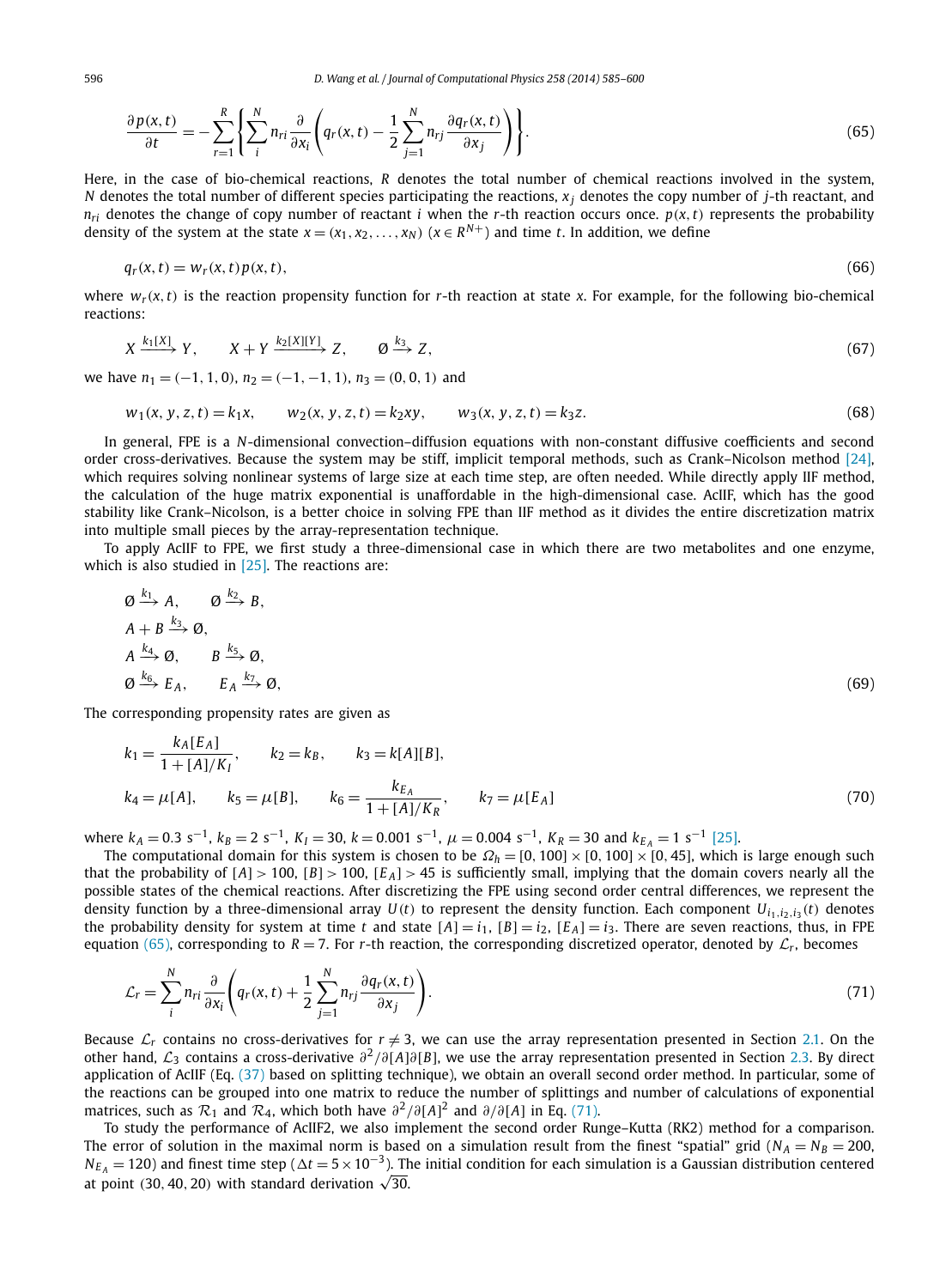#### <span id="page-12-0"></span>**Table 3**

|  | A comparison between the second order AcIIF and Runge-Kutta (RK2) for the three-dimensional FPE (69) at $t = 30$ . |  |  |  |  |  |  |  |
|--|--------------------------------------------------------------------------------------------------------------------|--|--|--|--|--|--|--|
|  |                                                                                                                    |  |  |  |  |  |  |  |

| Grids                 | AcIIF2/RK2 |                                             |                  |                           |  |  |  |
|-----------------------|------------|---------------------------------------------|------------------|---------------------------|--|--|--|
| $(N_A, N_B, N_{E_A})$ | $\Delta t$ | Error in $L_{\infty}$                       | CPU time         | RK2 unstable when         |  |  |  |
| (25, 25, 15)          | 5/0.2      | $2.6 \times 10^{-4}$ /2.6 $\times 10^{-4}$  | 17.6 $s/71.2$ s  | $\Delta t \geqslant 0.3$  |  |  |  |
| (40, 40, 24)          | 5/0.15     | $1.3 \times 10^{-4}/1.4 \times 10^{-4}$     | 35.3 $s/182.5 s$ | $\Delta t \geqslant 0.2$  |  |  |  |
| (50, 50, 30)          | 5/0.1      | $8.6 \times 10^{-5}$ / $9.1 \times 10^{-5}$ | 65.5 $s/470.2$ s | $\Delta t \geqslant 0.15$ |  |  |  |



**Fig. 1.** Numerical solution of system [\(69\)](#page-11-0) using AcIIF2. Temporal discretization is set by the time step  $\Delta t = 1$  s, and the simulation is ran up to time  $t = 50$  s. (a) Shows the initial distribution of molecular species A and B, which are Gaussian distributions centered at  $(A, B) = (30, 40)$ . (b) The distribution of molecular species *A* and *B* at *t* = 50 s. (c) The contour plot of initial and final distributions. The dotted black line connects the centers of the solutions of the rate equations of system [\(69\).](#page-11-0)

First, we observe in Table 3 that a much smaller  $\Delta t$  is required for RK2 to converge compared to AcIIF2 due to the fact that the reactions are stiff, requiring small  $\Delta t$ , for non *A*-stable methods such as RK2. Interestingly, AcIIF2 can reach the same overall error level as RK2 using a much larger time step for the same-sized "spatial" mesh, indicating that the numerical error for solving this FPE is likely dominated by spatial discretization. Thus, a large time step is sufficient for *A*-stable methods, such as IIF, while small time steps are still required for RK2 due to its stability constraints. In each time step RK2 is more efficient than AcIIF2; however, AcIIF2, which requires fewer time steps for a given *t*, still outperforms RK2 significantly in this case. We also plot the numerical results in Fig. 1, where a grid with  $N_A = N_B = 60$  and  $N_{E_A} = 30$  and time step  $\Delta t = 1$  s are used.

Next, we add another enzyme  $E_B$  that synthesizes metabolite *B* in the same way that  $E_A$  synthesizes *A* in the threedimensional system [\(69\).](#page-11-0) This extension leads to a four-dimensional FPE of four molecular species [*A*], [*B*], [*E <sup>A</sup>*] and  $[E_R]$  [\[25\],](#page-15-0)

$$
\emptyset \xrightarrow{\frac{k_A \cdot e_A}{1+a/K_I}} A, \qquad \emptyset \xrightarrow{\frac{k_B \cdot e_B}{1+b/K_I}} B,
$$
  
\n
$$
A + B \xrightarrow{\mu \cdot a} \emptyset, \qquad B \xrightarrow{\mu \cdot b} \emptyset,
$$
  
\n
$$
\emptyset \xrightarrow{\frac{k_E}{1+a/K_R}} E_A, \qquad E_A \xrightarrow{\mu \cdot e_A} \emptyset,
$$
  
\n
$$
\emptyset \xrightarrow{\frac{k_E}{1+b/K_R}} E_B, \qquad E_B \xrightarrow{\mu \cdot e_B} \emptyset,
$$
\n(72)

where  $k_A = k_B = 0.3 \text{ s}^{-1}$ ,  $k_2 = 0.001 \text{ s}^{-1}$ ,  $K_I = 60$ ,  $\mu = 0.002 \text{ s}^{-1}$ ,  $k_{E_A} = k_{E_B} = 0.02 \text{ s}^{-1}$  and  $K_R = 30$ .

The computational domain is chosen to be  $[0, 80] \times [0, 80] \times [0, 30] \times [0, 30]$  that contains nearly all possible states of the system. We choose zero Dirichlet boundary conditions with the initial condition as a Gaussian distribution centering at *(*30*,* <sup>40</sup>*,* <sup>15</sup>*,* <sup>12</sup>*)* with a standard deviation <sup>√</sup>40. There are nine reactions in the system, corresponding to nine arrayrepresentation operators. Based on commutability of the operators, we group some of them similar to the three-dimensional case to increase the overall computational efficiency. One interesting observation is that as the fourth dimension grid number  $N_{E_R}$  increases, the CPU time for increases only linearly, as seen in Table 4. For this set of simulations, we fix the other three grid numbers:  $N_A = N_B = N_{E_A} = 10$ , and keep doubling  $N_{E_B}$  from 4 to 32. IIF method computes the entire matrix exponential, thus its CPU time will increase by a fourth folder. While AcIIF only compute small matrix exponential, its CPU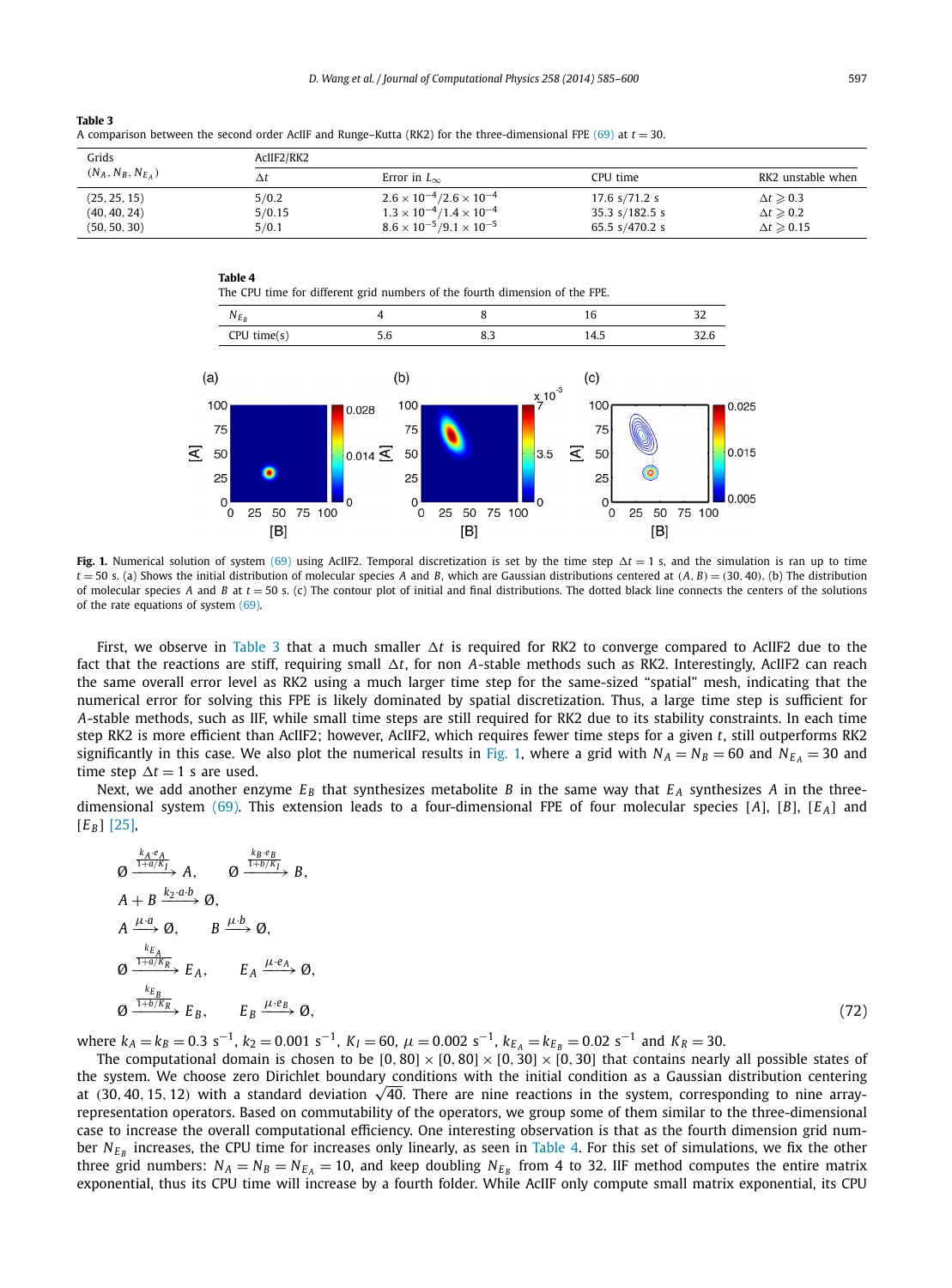

**Fig. 2.** Numerical solution of system [\(72\)](#page-12-0) using AcIIF2. Temporal discretization is set by the time step  $\Delta t = 1$  s, and the simulation is ran up to time  $t = 35$  s. (a) The distribution of molecular species *A* and *B* at  $t = 35$  s. (b) The contour plot of initial and final distributions of molecular species *A* and *B*. The dotted black line connects the centers of the solutions of the rate equations of system [\(72\).](#page-12-0) (c) The distribution of molecular species  $E_A$  and  $E_B$  at  $t = 35$  s. (d) The contour plot of initial and final distributions of molecular species  $E_A$  and  $E_B$ . The dotted black line connects the centers of the solutions of the rate equations of system [\(72\).](#page-12-0)

time will linearly depends on  $N_{En}$ . Finally, we plot the numerical results for  $N_A = N_B = 40$ ,  $N_{En} = 20$  and time step  $\Delta t = 1$  (Fig. 2).

# *4.4. An application to chemical master equations*

The chemical master equation (CME) describes the time evolution of the probability density function. In CME, each reaction on the probability density evolution may be considered as diffusion-like operators with cross-derivatives. Thus, AcIIF can be applied to solve such equations. We consider a family of proteins *X* with different conformational types  $X_1, X_2, \ldots, X_d$ . Two conformational types  $X_i$  and  $X_{i+1}$  can conform to each other through an enzyme *E*. Suppose that during reactions, no new protein is created; the enzyme is abundant so that one can treat the quantity of the enzyme as a constant; and intermediate products are extremely unstable. As a result, the entire system consists of the following bio-chemical reactions:

$$
X_1 \stackrel{k_1^+}{\rightarrow} X_2 \stackrel{k_2^+}{\rightarrow} X_3 \cdots \stackrel{k_{d-1}^-}{\rightarrow} X_d,
$$
  
\n
$$
X_1 \stackrel{k_1^-}{\leftarrow} X_2 \stackrel{k_2^-}{\leftarrow} X_3 \cdots \stackrel{k_{d-1}^-}{\leftarrow} X_d,
$$
\n
$$
(73)
$$

for which the total copy number of the protein *X* is a constant,

$$
X_1 + X_2 + \dots + X_d = N. \tag{74}
$$

For simplicity,  $x = (x_1, x_2, \ldots, x_d)$  denotes each state where  $0 \le x_i \le N$ ,  $i = 1, 2, \ldots, d$  (although some of the states cannot be reached). In particular, the reaction

$$
X_i \stackrel{k_i^+}{\to} X_{i+1} \tag{75}
$$

defines a linear mapping on probability density function in CMEs, with the following array representation:

$$
\mathcal{A}_{X_i, X_{i+1}}^{(x_j), j \neq i, i+1} M_{m,n} = -k_1^+ m M_{m,n} + k_1^+(m+1) M_{m+1,n-1} \tag{76}
$$

where *M* is a 2-dimensional array. Other reactions can be treated in a similar way.

For a protein family with *d* conformational types and *N* total number of copies, the direct calculation of exponential of the linear mapping requires the exponentiation of a  $N^d \times N^d$  matrix. However, in the array representation, only  $N^2 \times N^2$ matrices' exponentials are required to be calculated. More saving in both storage and CPU time result in using the array representation when the number of species *d* gets larger.

To demonstrate this through direct simulations, we implement a second order array-representation integration factor method as well as the second order Runge–Kutta (a standard temporal integrator for CMEs) for the case of  $N = 30$  and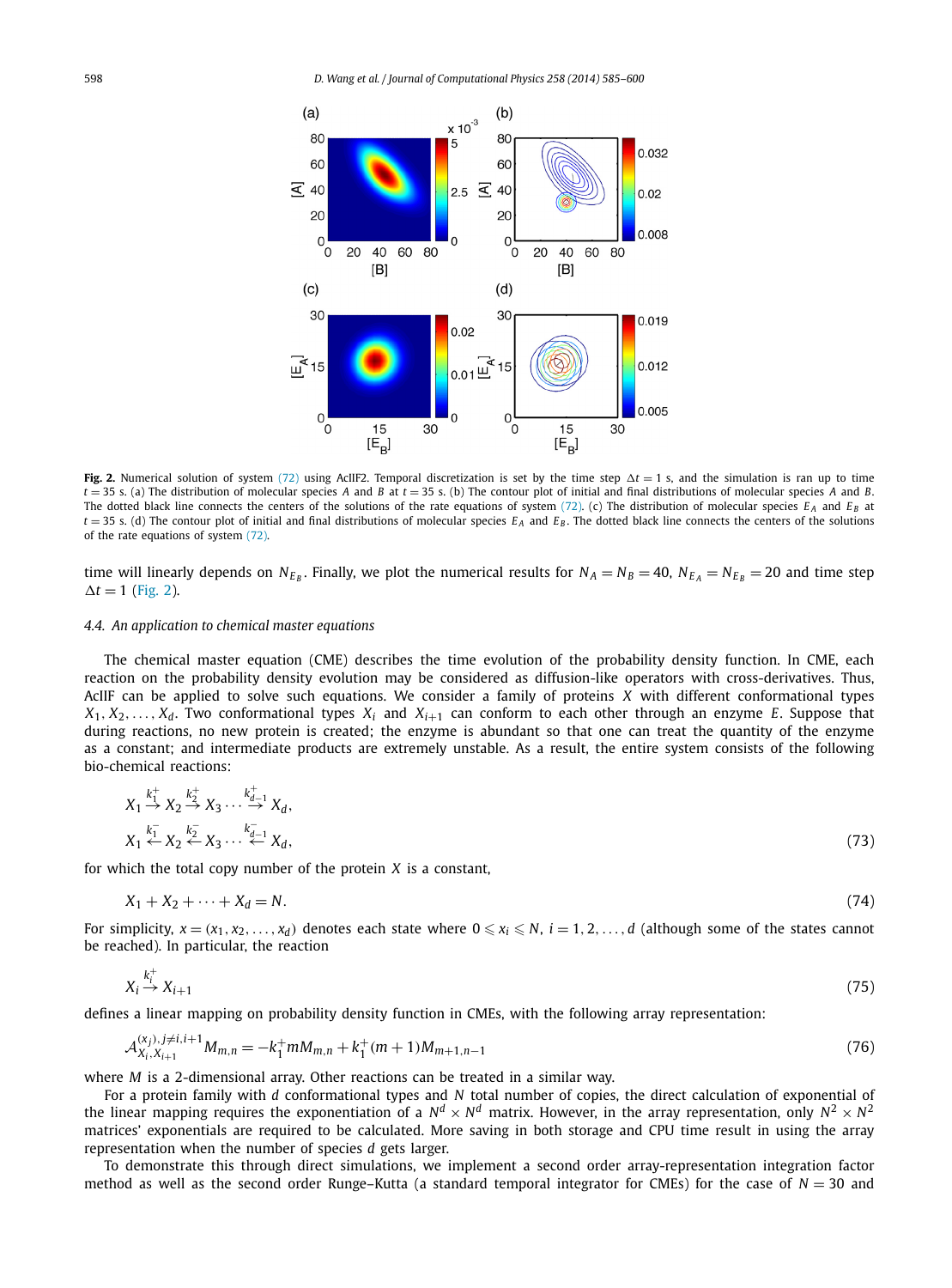<span id="page-14-0"></span>**Table 5**

| $\Delta t$ | AcIIF2                |              | RK <sub>2</sub>       |                          |  |  |  |
|------------|-----------------------|--------------|-----------------------|--------------------------|--|--|--|
|            | Error                 | Order of acc | Error                 | Order of acc             |  |  |  |
| 1/4        | $7.95 \times 10^{-4}$ |              | unstable              |                          |  |  |  |
| 1/8        | $1.96 \times 10^{-4}$ | 2.02         | unstable              |                          |  |  |  |
| 1/16       | $4.89 \times 10^{-5}$ | 2.00         | unstable              |                          |  |  |  |
| 1/32       | $1.22 \times 10^{-5}$ | 2.00         | unstable              |                          |  |  |  |
| 1/64       | $3.06 \times 10^{-6}$ | 2.00         | unstable              |                          |  |  |  |
| 1/128      | $7.64 \times 10^{-7}$ | 2.00         | $3.74 \times 10^{-7}$ | $\overline{\phantom{0}}$ |  |  |  |
| 1/256      | $1.91 \times 10^{-7}$ | 2.00         | $9.30 \times 10^{-7}$ | 2.01                     |  |  |  |

A comparison between the second order array-representation compact integration factor method (AcIIF2) and Runge–Kutta (RK2) methods for simulating **CMEs** 

 $d = 3$ . The initial distribution of the molecules is set to be  $P(X_1 = 30) = 1$ , that is, initially all molecules take the conformational type  $X_1$ . We choose rate coefficients  $k_1^+ = k_2^- = 1$ ,  $k_1^- = 2$ ,  $k_2^+ = 3$  and we compute the solution up to  $t = 3$  using different  $\Delta t$ . The maximal error of the solution is estimated based on an "exact" solution computed using a very small time step by RK2.

First, the second order accuracy of AcIIF2 method is clearly observed in Table 5. As expected, RK2 requires a very small time step due to its stability constraint in contrast to AcIIF's stable and good accuracy, even at a time step as large as  $\Delta t = 1/4$ . As  $\Delta t$  decreases significantly (e.g.  $\Delta t \leq 1/128$ ), RK2 becomes stable and converges as seen in Table 5. At the same size of time step, we observe AcIIF2 and RK2 has similar size of errors. Of course, using the same size of time step, RK2 takes less CPU time and storage than AIF2, with both achieving similar accuracy. However, if moderately high accuracy (e.g. 10−<sup>4</sup> for this particular system) is sufficient, AIF2 shows its advantage. In particular, as the number of species increases or the rate constants become more stiff, a combination of the array representation and the integration factor method becomes even more attractive in achieving both efficiency and accuracy.

# **5. Discussions and conclusions**

Higher order spatial derivatives and reactions of drastically different time scales demand temporal schemes of the generous stability constraint. Implicit integration factor methods, which solve exactly the linear operator of higher order spatial derivatives along with an implicit treatment of the stiff reactions, are effective approaches for such types of different equations. One unique computational challenge associated with such methods is the handling of exponentials of matrices. Here, we have introduced a new array representation for the discretization matrices of the linear differential operators. Because of such representation, computing exponentials of large matrices is reduced to the calculation of exponentials of matrices of significantly smaller sizes. The saving and advantages for array representations in both storage and CPU time escalate as the dimension of the system increases. In addition, this approach can be directly combined with the implicit integration method for an overall efficient method (termed as AcIIF) of excellent temporal stability.

Due to its advantage for high dimensions and stiff reactions, such an approach is particularly appropriate for solving reaction–diffusion equations and other diffusion-like equations, such as Fokker–Planck equations. Our direct implementation and testing of the second order AcIIF, which is linearly absolute stable, has demonstrated its advantages compared to some existing approaches. Interestingly, such array representation can also be applied to chemical master equations, ODE systems of large size that often is stiff. The computational efficiency for such applications become most evident for biochemical networks of a large number of species with each reaction in the system affecting only few species.

Although the array representation has been presented only in the context of compact implicit integration factor methods, the approach can easily be applied to other integration factor or exponential difference methods. Other type of equations of higher order derivatives, (e.g. Cahn–Hilliard equations [\[26\]](#page-15-0) of fourth order derivatives) in addition to reaction–diffusion equations and Fokker–Planck equations may also be handled using the array representation for better efficiency. To better deal with high spatial dimensions, one can incorporate the sparse grid [\[27\]](#page-15-0) into the array-representation technique. The flexibility of such representation allows either direct calculation of the exponentials of matrices or using Krylov subspace for computing their exponential matrix-vector multiplications for saving in storages. Overall, the array representation along with integration factor methods provides an efficient approach for solving a wide range of problems arising from biological and physical applications.

# **Acknowledgements**

We would like to thank Jie Liang, Xinfeng Liu, Yongtao Zhang, and Hsiao-Mei Lu for many stimulating discussions. This work was supported by NSF grant DMS1161621 and NIH grants R01GM67247 and P50GM76516.

### **References**

<sup>[1]</sup> [H. Risken, The Fokker–Planck Equation: Methods of Solutions and Applications, Springer, 1996.](http://refhub.elsevier.com/S0021-9991(13)00748-1/bib723936s1)